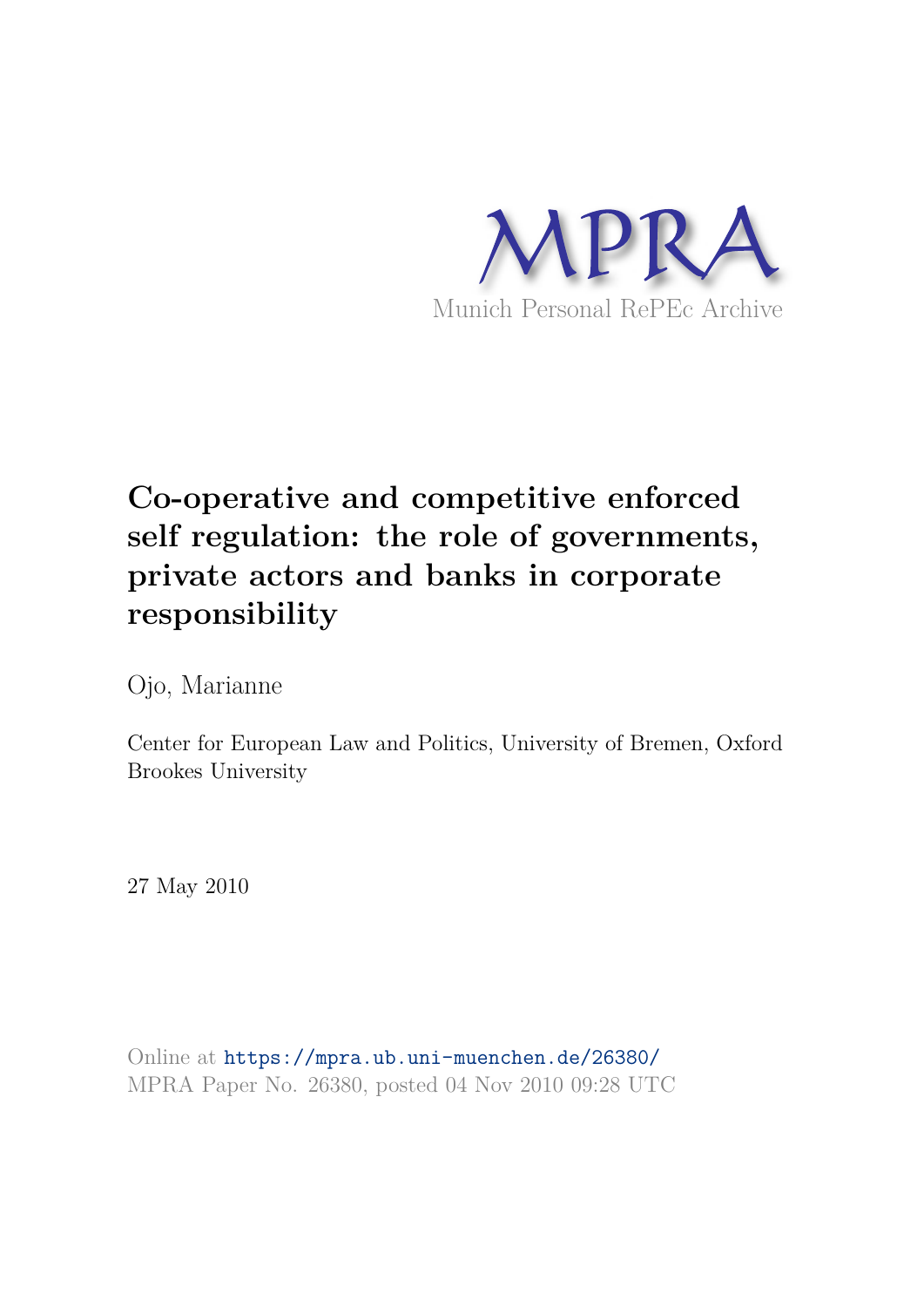#### ABSTRACT

In considering why practices which stimulate incentives for private agents to exert corporate control should be encouraged, this paper highlights criticisms attributed to government control of banks. However the theory relating to the "helping hand" view of government is advanced as having a fundamental role in the regulation and supervision of banks. Furthermore, governments have a vital role to play in corporate responsibility and regulation given the fact that banks are costly and difficult to monitor – this being principally attributed to the possibility that private agents will lack required incentives or the ability to supervise banks. Through its supervision of banks, governments also assume an important role where matters related to the fostering of accountability are concerned – not only because banks may have the power to affect firm performance, but also because some private agents are not able to afford internal monitoring mechanisms.

Through the Enforced Self Regulation model, the paper attempts to highlight the role played by government in the direct monitoring of firms. In proposing the Co-operative and Competitive Enforced Self Regulation model, it attempts to draw attention to the fact that although such a model is based on a combination of already existing models and theories, the absence of effective enforcement mechanisms will restrict the maximisation potential of such a model.

The primary theme of the paper relates to how corporate responsibility and accountability could be fostered through monitoring and the involvement of governments in the regulation of firms. It illustrates how structures which operate in various systems, namely, stock market economies and universal banking systems, function (and attempt) to address gaps which may arise as a result of lack of adequate mechanisms of accountability. Furthermore it draws attention to the impact of asymmetric information (generally and in these systems), on levels of monitoring procedures and how conflicts of interests which could arise between banks and their shareholders, or between governments and those firms being regulated by the regulator, could be addressed.

Key words: accountability, asymmetric information, universal banking, regulation, regulatory capture, government.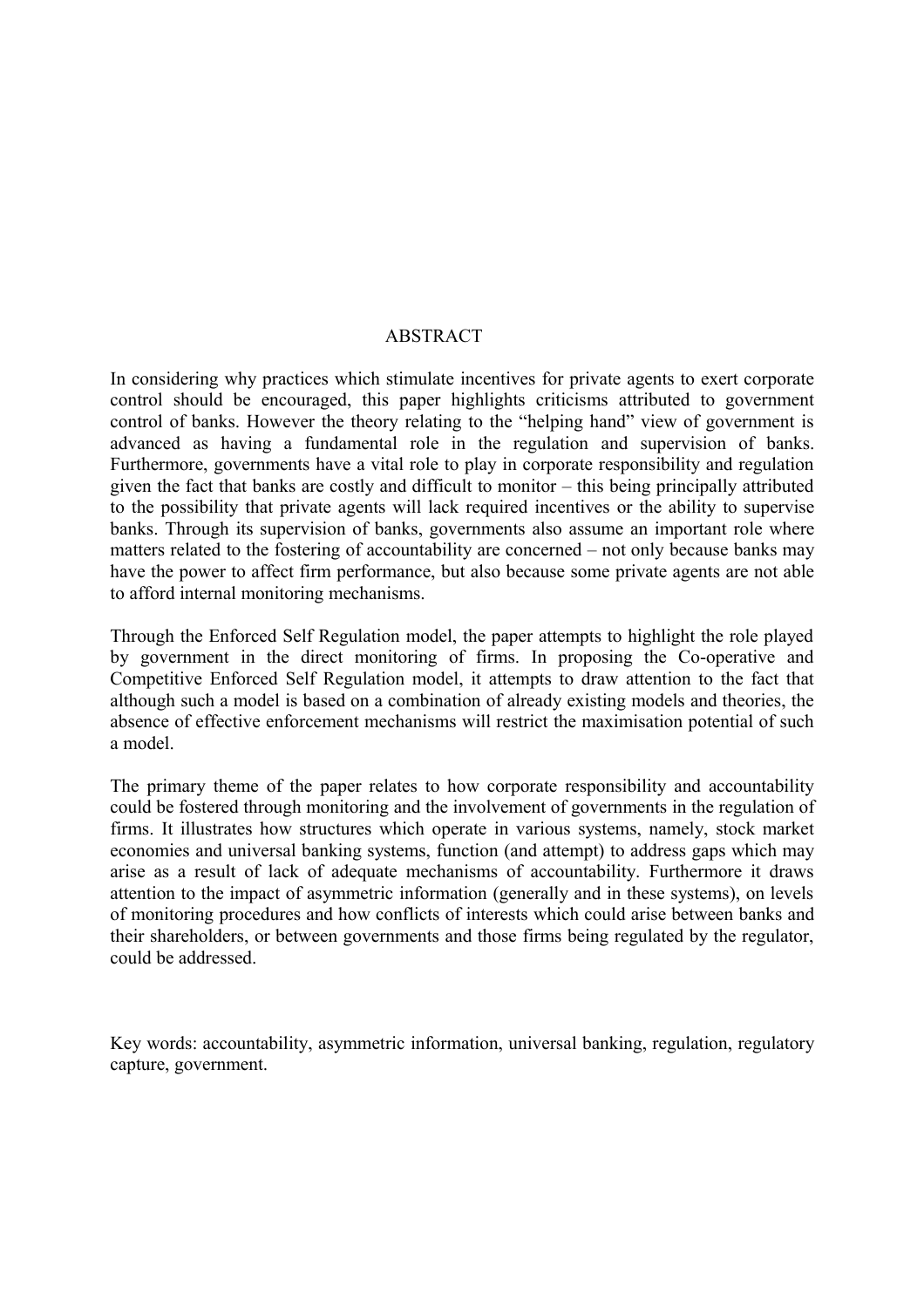Co-operative and Competitive Enforced Self Regulation: The Role of Governments, Private Actors and Banks in Corporate Responsibility.

#### Marianne Ojo<sup>1</sup>

Introduction

"Optimal governance", it is contended, "requires a flexible mix of competition and co operation between governmental actors, as well as between governmental and non governmental actors."<sup>2</sup>

"Pigou's 1938 statement on regulation views monopoly power, externalities and informational asymmetries as creating a "constructive role" for the government to help offset market failures and encourage social welfare."<sup>3</sup> Such a view, known as "the helping hand view of government"<sup>4</sup>, is contrasted with that of "the grabbing hand theory"<sup>5</sup> which is put forward by those who disagree with the helping hand view of government, who argue that governments do not frequently implement regulations to deal with market failures.<sup>6</sup> Furthermore such a theory predicts that governments focussing more on strengthening private sector control of financial institutions, namely, banks, are more likely to promote development within these institutions than governments taking a more hands-on approach to regulation.<sup>7</sup>

Law enforcers are admonished to be responsive to citizens' and /or corporations' abilities to effectively regulate themselves before deciding whether to increase their level of intervention.<sup>8</sup> Responsive regulation is not only regarded as a task which governments alone can undertake, but also one which private actors can perform – to the extent that they are also able to regulate governments responsively.<sup>9</sup>

This paper addresses how the involvement of governments, private agents (through private sector corporate control of banks and firms), and other actors such as standard setting bodies in financial regulation and supervision, contribute to corporate responsibility. It aims to highlight not only why the Enforced Self Regulation model is preferred to government or self regulation, but also the benefits of the Co-operative and Competitive Self Regulatory model over that of the model based on Enforced Self Regulation.

<sup>&</sup>lt;sup>1</sup> Researcher, Center for European Law and Politics (ZERP) University of Bremen, and Teaching Associate, Oxford Brookes University, Oxford.

<sup>&</sup>lt;sup>2</sup> See DC Esty and D Geradin, "Regulatory Competition and Economic Integration: Comparative Perspectives" 2001 Oxford University Press at page 31

<sup>&</sup>lt;sup>3</sup> See JR Barth, G Caprio Jr, and R Levine, "Bank Regulation and Supervision: What Works Best?" pp 1-

<sup>2;</sup> see also AC Pigou, *The Economics of Welfare* (1938) 4<sup>th</sup> Edition London: MacMillan and Co 4

 <sup>&</sup>quot;According to which governments regulate to correct market failures". See abstract, ibid.

<sup>5</sup> "According to which governments regulate to support political constituencies" ibid. See also A Shleifer and R Vishny *The Grabbing Hand: Government Pathologies and their Cures*, Cambridge, MA: Harvard University Press at page 47

<sup>6</sup> ibid

<sup>7</sup> ibid at page 2

<sup>8</sup> J Braithwaite, *Restorative Justice and Responsive Regulation* (2002) at page 29 also see N Gunningham and P Grabosky Smart Regulation: Designing Environmental Policy (1998) Oxford: Clarendon Press. 9

J Braithwaite, *Restorative Justice and Responsive Regulation* (2002) at page 29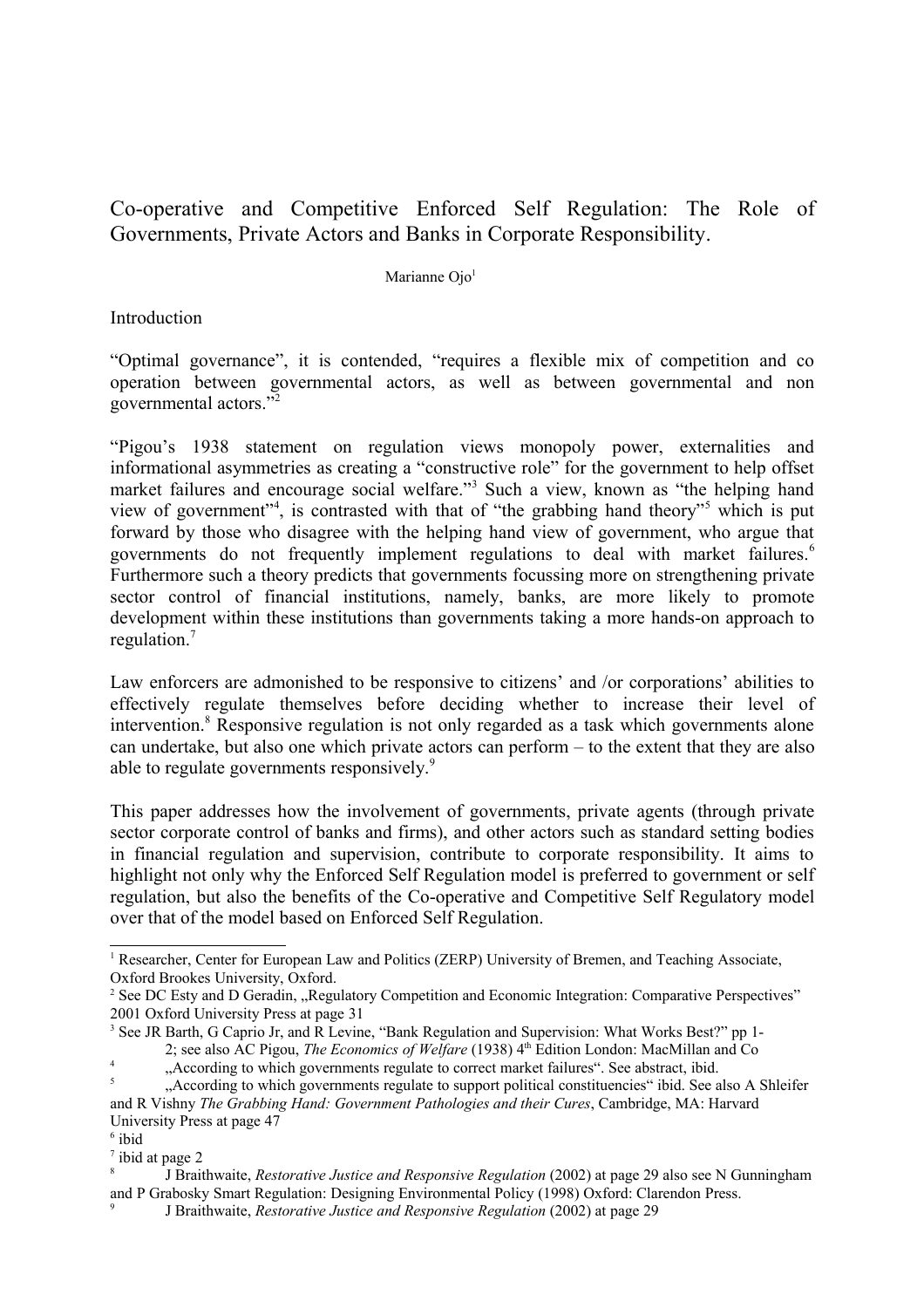In considering why practices which stimulate incentives for private agents to exert corporate controls (such practices being facilitated under the Enforced Self Regulation Model) should be encouraged, the paper highlights criticisms attributed to government control of banks. However, it also points out the fact that banks are costly and difficult to monitor – this being principally attributed to the possibility that private agents will lack required incentives or the ability to supervise banks. Hence it highlights how the "helping hand" view of government could contribute in this respect. In so doing, it also draws attention to the fact that even though government control of banks has its weaknesses, a distinction should be drawn between both theories (the "helping hand view" of government and "the grabbing hand" theory) as a means of highlighting the role which government officials can assume in the regulation and supervision of banks.

The paper also highlights the benefits of government ownership of banks – as compared to government's mere supervision and regulation of banks. Such benefits of government ownership include the "extensive control" which it provides to the government in respect of the choice of projects being financed whilst leaving the implementation of these projects to the private sector and its contribution in helping the government to rectify failures which pose a threat to private capital markets.<sup>10</sup>

Section One draws attention to the principal advantage which Enforced Self Regulation is considered to have over Self Regulation, namely accountability, through an analysis of the advantages and disadvantages attributed to Enforced Self Regulation and Self Regulation. In drawing a comparison between stock market economies and universal banking systems, section two not only highlights how such systems, through certain structures, serve as accountability mechanisms, but also considers the impact of banks on firm performance – particularly in universal banking systems. Section three then highlights the conflicts of interest attributable to asymmetric information and introduces the concept of "regulatory capture". Furthermore, it makes reference to measures which have been implemented in certain jurisdictions – as means of resolving such conflicts of interest and issues related to asymmetric information. Section four highlights the benefits attributed to government ownership of banks, its capacity to address and rectify institutional failures which pose a threat to private capital markets, and how the issue of asymmetric distribution of information (between regulator and the regulated) has impacted jurisdictions dominated and not dominated by government ownership of banks. Section five addresses the role of state regulation in assisting to prevent banks from taking excessive risks. It does this by way of reference to the role played by the "helping hand view of government" in combating problems attributed to informational asymmetries. Within this context, it highlights the fact that even though benefits are derived from bank independence (independence from external control), government ownership of banks could assume an important function where a distinction is drawn between the "helping hand" and the "grabbing hand" theories. Section six then concludes with an introduction and analysis of the Co-operative and Competitive Enforced Self Regulation Model – with focus on why such a model is preferred to the Enforced Self Regulation model.

<sup>&</sup>lt;sup>10</sup> See R La Porta, F Lopez de Silanes and A Shleifer, "Government Ownership of Banks" 2000 Working Paper 7620 at page 3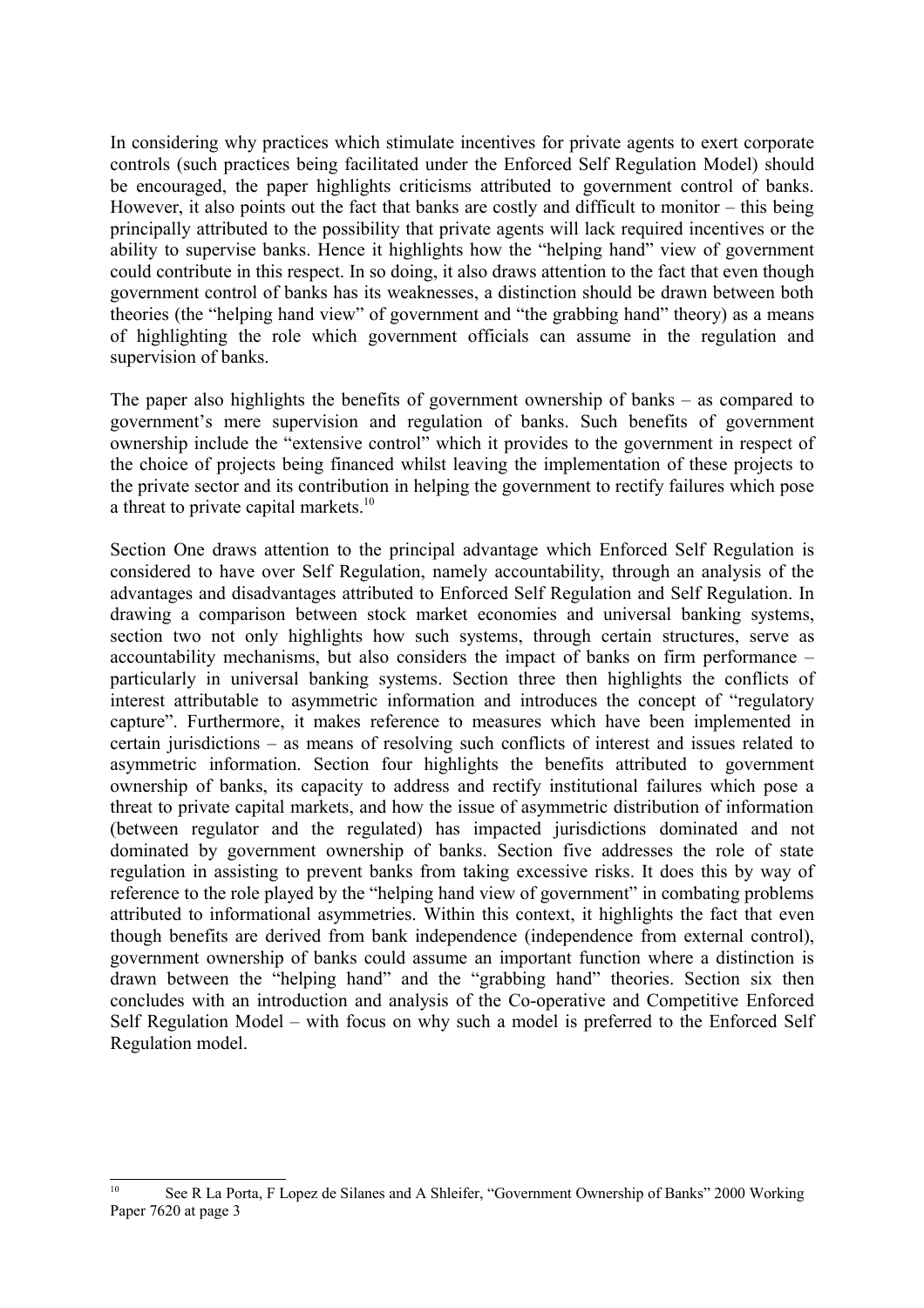# A. Advantages and Disadvantages of Self Regulation

#### I. Advantages of Self Regulation

Some potential advantages of self regulation as identified by Coglianese and others are as  $follows<sup>.11</sup>$ 

- i) Proximity: Self regulatory organisations are considered to be closer to the industry being regulated. Such proximity not only provides them with greater access to more comprehensive and up-to-date information about a particular industrial sector, enables them to spot impending problems at a greater pace, but is also helpful within the context of rapidly changing sectors. This is contrasted with the situation involving government regulators who are considered to often find themselves in positions where they have to "catch up".
- ii) Flexibility: Given the fact that self regulatory organisations are considered not to face "due process hurdles" and political constraints which government regulators are subjected to, such conditions accord them with greater flexibility and the ability to address "politically unpopular or extremely complex issues" which government regulators may be unwilling to address.
- iii) Compliance: Self regulation is considered to have the potential to contribute to a higher level of compliance with rules since the involvement of industry in establishing those rules facilitates greater acceptance of such rules by individual firms. Another explanation put forward to explain why self regulation may facilitate compliance lies in the fact that self regulation is also considered to have the potential to "harness the collective interests of the industry".<sup>12</sup>
- iv) Resources: Self regulatory bodies are considered to have greater potential to secure required facilities and funding – whose availability or use cannot be determined or impeded by bodies such as legislature."
- II. Disadvantages of Self Regulation

Disadvantages also identified by Coglianese and others and attributed to self regulation include:<sup>13</sup> i)Conflicts of interest – which is attributed to "the very proximity which can help self regulators acquire useful information" – since knowledge of a particular industry does not necessarily imply that the incentives of the self regulator are projected in the right direction to enable such a regulator regulate more effectively ii) Inadequate sanctions: The advantage attributed to flexibility is also considered to have the potential to result in effective level of sanctions being imposed on serious perpetrators. iii) Under enforcement and insufficient monitoring of compliance with rules: Such a disadvantage is attributed to self regulators' conflicts of interest – as well as the level of flexibility at their disposal .

<sup>&</sup>lt;sup>11</sup> C Coglianese, T J. Healey, E K. Keating and M L. Michael, "The Role of Government in Corporate Governance" Regulatory Policy Program Center for Business and Government at page 6 http://www.ksg.harvard.edu/cbg/rpp/

 $12$  It is stated that "competitors will be able to effectively police each other's activities." see ibid  $13$  see ibid at pages 7 and 8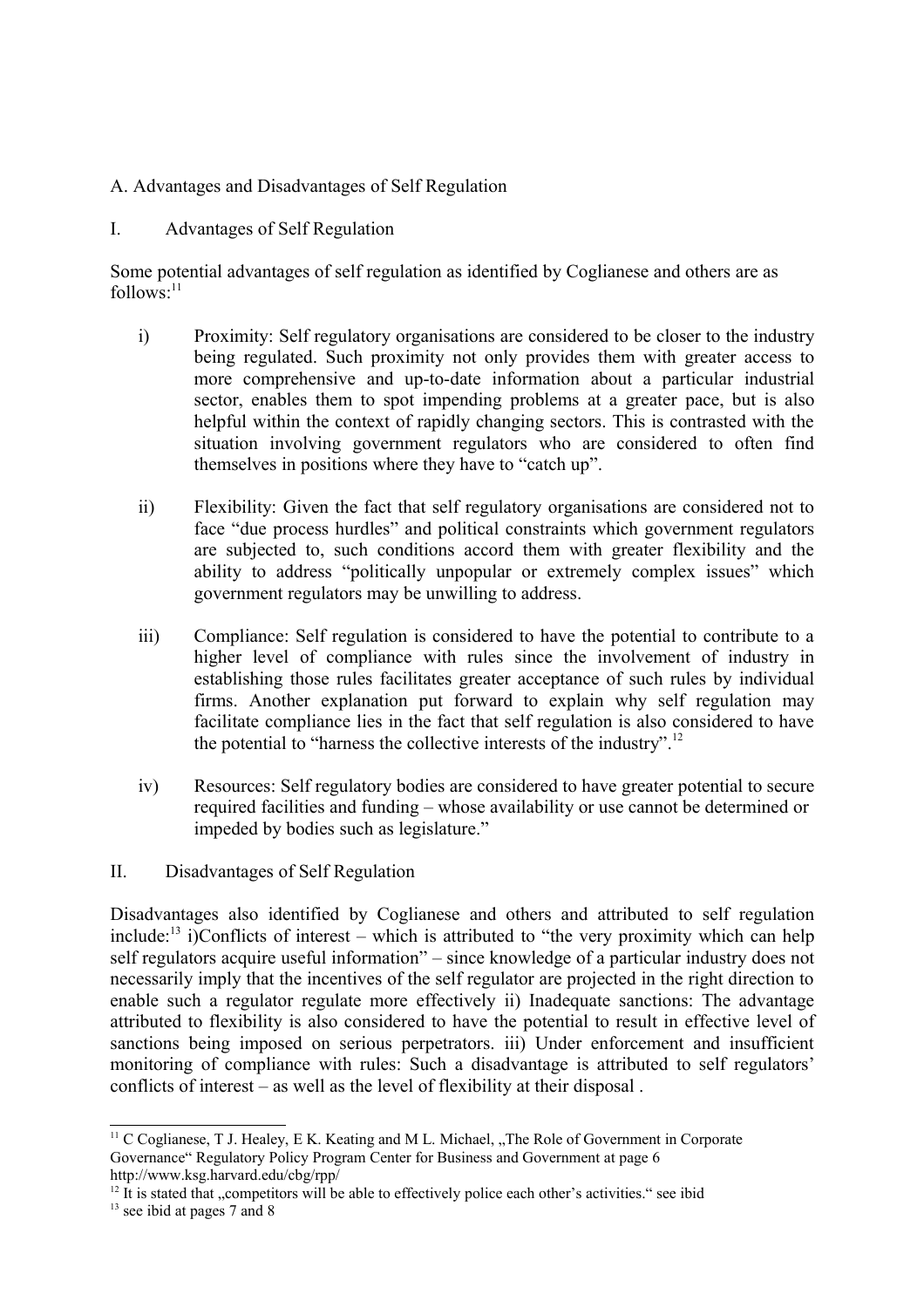Other disadvantages which could be attributed to self-regulation include:

- i) Regulatory capture<sup>14</sup> (which will be discussed in greater detail under the second section of section C of the paper) – which could result from too much proximity and flexibility between the regulator and the industry and industries being regulated.
- ii) Insufficient level of accountability

# III. Advantages of Enforced Self Regulation over Self Regulation

In terms of flexibility, compliance, enforcement and accountability, the Enforced Self Regulation model is considered to confer greater benefits than self regulation.

"Enforced self regulation represents an extension and individualization of the "co-regulation." theory. Co regulation, as distinct from enforced self regulation, is usually taken to mean industry- association self regulation with some oversight and/or ratification by government."<sup>15</sup>

# i) Monitoring, Compliance and Enforcement

In proposing that "the need for innovation is at the intermediate levels of the pyramid of regulatory strategies", Ayres and Braithwaite infer that the greatest challenge encountered by regulatory design is probably not to be found at the apex of the pyramid of regulatory strategies "where a variety of well-tested punitive strategies exist" or at the base of the pyramid, "where there is experience of the successes and failures of the free market and of self-regulation in protecting the consumers."<sup>16</sup>

As well as the fact that Enforced Self Regulation is considered to facilitate a process whereby "more offenders would be caught often", "offenders who are caught are thought to be disciplined in a larger proportion of cases under the Enforced Self Regulation Model than under traditional government regulation".<sup>17</sup>

According to the findings of a research undertaken by Barth, Caprio and Levine,<sup>18</sup> they conclude that regulatory practices which "involve direct government oversight of and restrictions on banks", such practices conforming with the grabbing hand view than the helping hand view of regulation, in their opinion, should be exercised with limitations and precautionary restraints.<sup>19</sup> Instead, practices which "compel accurate information disclosures, empower private-sector corporate control of banks, and foster incentives for private agents to exert corporate control" are recommended – given their potential to facilitate and promote bank stability.<sup>20</sup>

<sup>&</sup>lt;sup>14</sup> The theory of regulatory capture was introduced by Richard Posner who argued that "regulation is not about the public interest at all, but is a process, by which interest groups seek to promote their private interest.." See R Posner "Theories of Economic Regulation" (1974) 5 Bell Journal of Economics and Management Science at pages 335-358

<sup>&</sup>lt;sup>15</sup> I Ayres and J Braithwaite, *Responsive Regulation: Transcending the Deregulation Debate* Oxford University Press at page 102; Also see P Grabosky and J Braithwaite *Of Manners Gentle: Enforcement Strategies of Australian Business Regulatory Agencies*, (1986) at page 83 Oxford University Press, Melbourne.

 $^{16}$  ibid at page 101  $\frac{17}{18}$  See ibid at page 114

<sup>&</sup>lt;sup>18</sup> R Barth, G Caprio Jr, and R Levine, "Bank Regulation and Supervision: What Works Best?" at page 1<sup>19</sup>

 $\frac{19}{20}$  ibid

ibid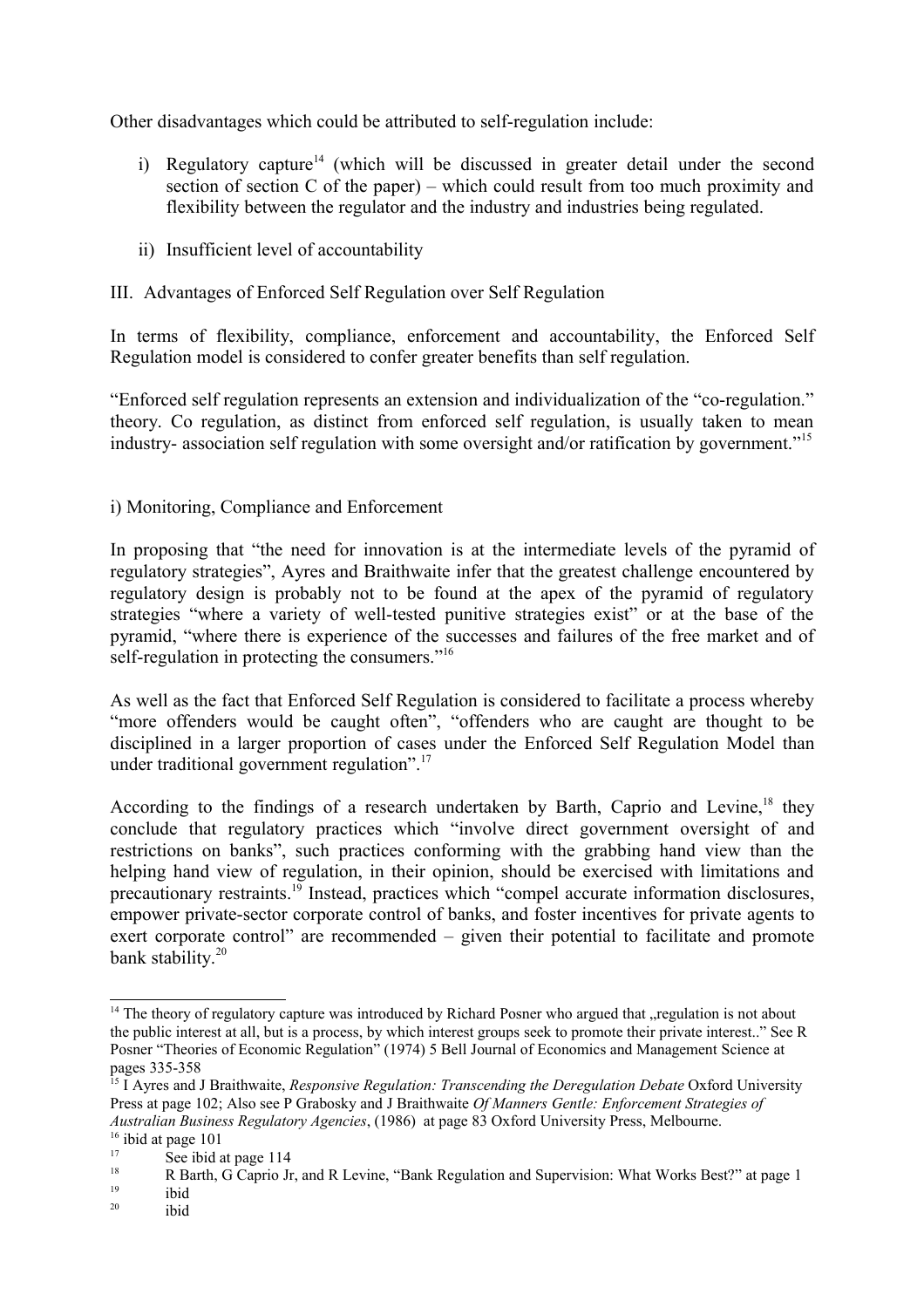Ayres and Braithwaite argue that "although internal compliance groups can be expected to catch more offenders than government inspectors, they cannot be counted on to send offenders to courts of law for prosecution with the frequency expected of government inspectors."<sup>21</sup> However, in their opinion, " reasons which suggest that enforcement under the Enforced Self Regulation model would not be less effective than a regime which exists under traditional government regulation include":

- The fact that under enforced self regulation, companies with strong records of disciplining their employees would be rewarded as showing up well in government audits of toughness of internal compliance systems;
- Existing public enforcement, in contrast, gives companies incentives to cover up and protect their guilty employees
- Internal discipline, is in many ways more potent than government prosecution because internal enforcers do not have to surmount the hurdle of proof beyond reasonable doubt, and do not have to cut through a conspiracy of diffused accountability within the organisation <sup>22</sup>
- It would be easier for prosecutors to obtain convictions under the Enforced Self regulation Model.<sup>23</sup>
- Compliance would become the path of least corporate resistance."<sup>24</sup>

However, they also add that direct government monitoring would still be required where firms are not able to afford their own internal monitoring compliance groups.

Barth et al, are of the opinion, however, that since banks are difficult and costly to monitor, given the fact that private agents may not have the ability or incentive to supervise banks – and hence, such agents will attempt to" free-ride", "the helping hand view" of government suggest an important, powerful role for government officials in regulation and supervision.<sup>25</sup> They are also of the view that government officials can mitigate market failures resulting from "sub optimal performance and stability" occasioned by insufficient monitoring.<sup>26</sup>

Under Enforced Self Regulation, greater compliance would be fostered, not only because "rules would be tailored to match the company – hence, i) rules could be simpler and have greater specificity of meaning, ii) the dangers of complexity and blandness may be avoided when rules relate to a finite and known set of circumstances rather than to an infinite and unknown range of business activities, but also because companies would be more committed to rules they wrote."<sup>27</sup>

<sup>&</sup>lt;sup>21</sup> I Ayres and J Braithwaite, *Responsive Regulation: Transcending the Deregulation Debate* Oxford University Press at page 114

<sup>&</sup>lt;sup>22</sup> In this regards Ayres and Braithwaite make reference to the fact that "corporations in the past have protected their individual members from prosecution by presenting a confused picture of the allocation of responsibilities to the outside world"; see ibid

 $23$  see ibid at page 115

<sup>&</sup>lt;sup>24</sup> "Requiring compliance directors to report management refusals to heed their recommendations would put pressure on executives to comply with those recommendations; ibid

<sup>&</sup>lt;sup>25</sup><br>R Barth, G Caprio Jr, and R Levine, "Bank Regulation and Supervision: What Works Best?" at page 11<br><sup>26</sup>  $\frac{26}{27}$  ibid

<sup>27</sup> I Ayres and J Braithwaite, *Responsive Regulation: Transcending the Deregulation Debate* Oxford University Press at page 110. Furthermore, Ayres and Braithwaite add that any attempt to "pass on the buck" could be mitigated through joint participation of company, government, and stakeholders in a rule making programme. See ibid at page 113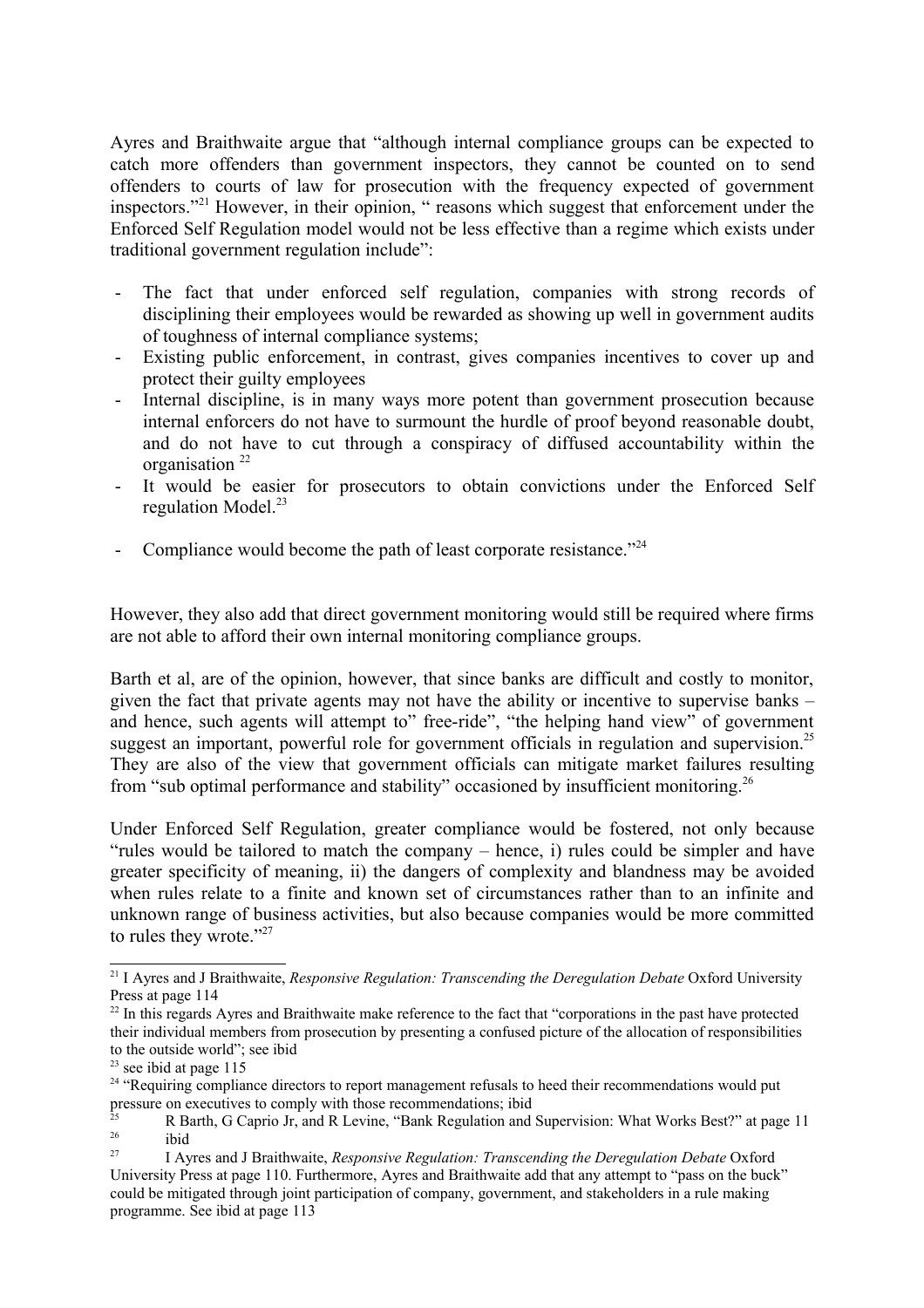#### ii) Accountability

Although the Enforced Self Regulation model is considered to offer greater possibilities whereby corporate agents could be held accountable – than is the case under self regulation, there is greater scope for such a model to be optimised as will be considered under the model which incorporates both Enforced Self Regulation and Regulatory Competition.

#### iii) Flexibility

The flexibility conferred by the Enforced Self Regulation model could also help address the control of corporate crime since it is also contended<sup>28</sup> that "a primary reason for the failure of the law to control corporate crime" stems from the fact that "legal institutions are made to last, whereas economic institutions are designed for rapid adaptation to changing economic and technological realities" - and that as a result, "rules would adjust more quickly to changing business environments".

#### iv)Avoiding Duplication

Reference is also made to the fact that "government regulation of prices and profits of private concerns always involves a large element of waste, duplication and costs – since two sets of persons are concerning themselves with the same work."<sup>29</sup>

B. The Influence of Banks on Firm Performance and Accountability in Stock Market Economies, and Universal Banking Systems

"If banks improve performance with respect to their own holdings, why do they not use their proxy power to further improve firm performance?"<sup>30</sup>

Characteristics attributed to banks, which to an extent, are distinguished on the basis of whether such banks operate or exist in stock market economies or universal banking systems include the fact that  $31$ 

Banks in stock market economies are considered to assume roles which include those of "monitoring managements" – this occurring through the bank acting principally as a creditor

<sup>&</sup>lt;sup>28</sup> see I Ayres and J Braithwaite, *Responsive Regulation: Transcending the Deregulation Debate* Oxford University Press at page 110. In this context, Ayres and Braithwaite also add that "rules would be tailored to match the company" and that under enforced self regulation, "rules could be both simpler and have greater specificity of meaning. The dangers of complexity and blandness may be avoided when rules relate to a finite and known set of circumstances rather than to an infinite and unknown range of business activities"; ibid.

<sup>29</sup> See A Pigou, *The Economics of Welfare* Volume 1 2005 at page 379 : Alfred (not Arthur!) Pigou makes reference to Professor Durand's observations in this statement.

 $30$ The response given to their question is that "firstly if banks were to use their power overtly (even for the good), social sanctions may be imposed on them. Secondly, bank power is limited by the ability of individuals to dictate to banks on how they should vote." see G Gorton and F Schmid, "Universal Banking and the Performance of German Firms" NBER Working Paper 5453 1996 at page 25.

<sup>&</sup>lt;sup>31</sup> Ibid at page 1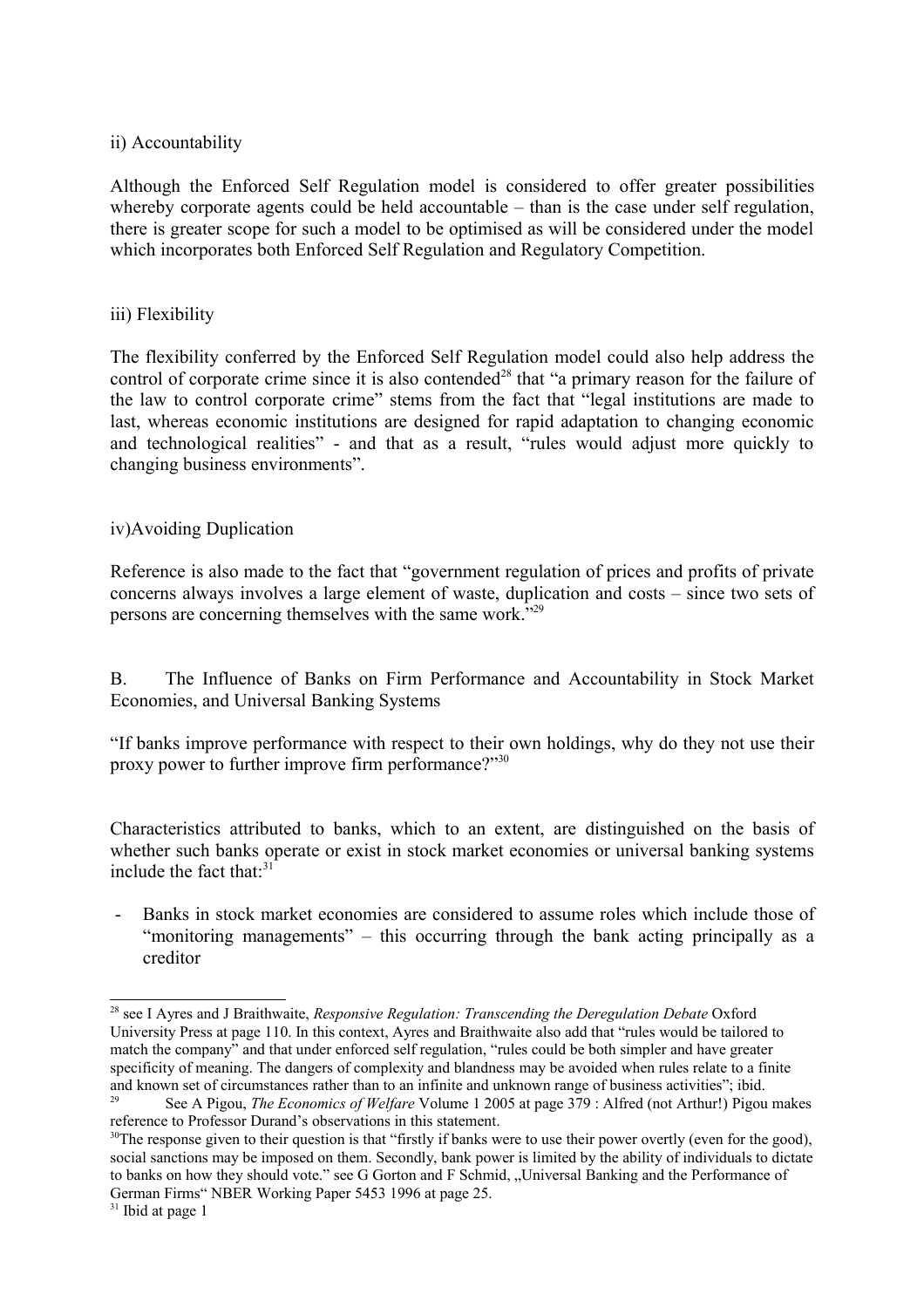- In the case of universal banking systems, banks are authorised to "underwrite, trade, hold firms' equity. Furthermore, since the capitalisation of the stock market is small, hostile take-overs rarely occur."

The above distinctions between stock market economies, as well as other differences<sup>32</sup>, in Gorton and Schmid's opinion, give rise to questions, one of which relates to accountability – namely, "how agency problems between managers and shareholders are dealt with in Germany where there is a separation of ownership and control (given the absence of a large stock market). If shares are not easily traded how are managers held accountable?"<sup>33</sup>

Such concerns however, may prove to be unfounded. The universal banking system which operates in Germany is distinguished from the stock market economies which exist in the US and the UK, and with respect to governance, on the basis that there is less dispersed ownership and higher concentration of ownership of larger firms in Germany. <sup>34</sup> In countries like the UK and the US where ownership is more dispersed, it is argued that "control is exerted by managers with considerable freedom to pursue their own interests at the shareholders' expense" – since their actions are not monitored adequately.<sup>35</sup> It is also argued that there is little incentive for individual shareholders to monitor since they are individually responsible for any accrued costs – even though such monitoring ultimately serves the benefit of all shareholders  $36$ 

Hence whilst there are concerns related to accountability - in respect of agency problems between managers and shareholders and given the absence of large stock markets, the presence of less dispersed ownership and a higher concentration of ownership of large firms in such jurisdictions as Germany could serve to compensate as checks in holding managers of such firms accountable for their actions (since there will be less likelihood for such managers to pursue their own interests). Conversely, the presence of large stock markets in the UK and US could compensate for a gap in accountability mechanisms which is attributed to more dispersed ownership within these jurisdictions.

Other questions relate to how information is to be transmitted to German firms involved in decision making procedures (related to investments) in the absence of stock market prices and whether banks act to resolve agency problems in firms or rather serve as detrimental factors to the performance of firms  $.37$ 

Furthermore, Xie concludes<sup>38</sup> that "the overall effect of universal banking on firm growth is negative" – with the suggestion that the negative effect attributed to conflicts of interest dominates the positive effect attributed to economies of scale and scope of universal banking.

<sup>&</sup>lt;sup>32</sup> For further differences, see ibid at page 1

 $\frac{33}{34}$  ibid at page 2

See J Edwards and M Nibler, ..Corporate Governance in Germany: The Role of Banks and Ownership Concentration" 2000 Journal of Economic Policy Volume 31 at pages 237-260

 $\frac{35}{36}$  ibid at pages 239 and 240

 $\frac{36}{37}$  ibid

In this regard, they pose the fundamental question of "whether a relationship with a German bank serves as a substitute for a stock market."

<sup>38</sup> See L Xie, "Universal Banking, Conflicts of Interest and Firm Growth" 2007 at page 1: Refer to abstract of the paper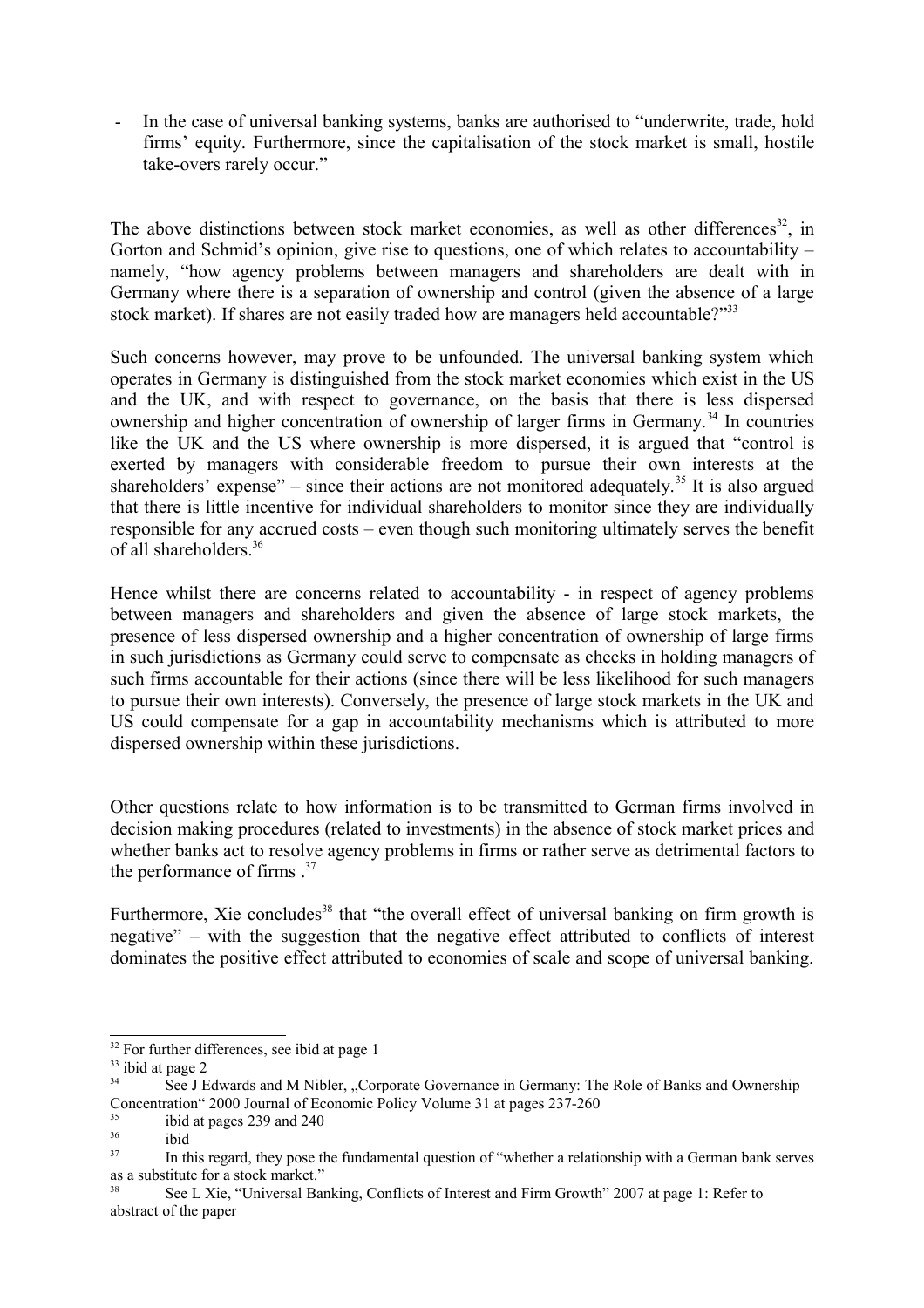It is also highlighted that "a banking system dominated by state owned banks may be associated with lower firm performance."<sup>39</sup>

The ability of commercial banks to conduct business activities involving securities, it is argued, could impact firm performance in two contrasting ways, namely:<sup>40</sup>

- Economies of scope and scale in universal banking can facilitate firms' access to credit and promote firm growth. In addition, economies of scale in universal banking which allows better risk diversification and lowers transaction costs for banks, could also result in higher levels of growth for the firm.
- On the other hand, a combination of commercial banking and securities business could also introduce the possibility of conflicts of interest, creating disincentives for firms and lowering firm growth."<sup>41</sup>
- C. Conflicts of Interest Attributed to Asymmetric Information

The above mentioned conflicts of interest, it is further argued<sup>42</sup>, could also adversely impact the levels of bank monitoring – given the fact that firms would expect to be bailed out during periods of distress and difficulties.

Having highlighted the potential of asymmetric information to facilitate conflicts of interest, systemic risk and market failures which are also generated as a result of such asymmetries call for stronger measures aimed at facilitating the exchange and disclosure of information between the industry being regulated and the regulator/s. This also justifies roles for government, private agents and other actors in regulation since the involvement of more actors would mitigate possibilities whereby excessive concentration of information in the hands of a particular actor could occur. The greater the number of actors involved in the regulatory process, the greater the possibilities that information would be distributed to a greater extent between parties involved. Furthermore, where more actors are involved, there should less scope for abuse of information , more checks to ensure that certain actors do not use such information for their personal or political gains, and less possibilities of "regulatory capture" occurring.

# Regulatory Capture

The independence of the regulator from the industry which is being regulated is vital to ensuring that regulatory capture does not occur. Regulatory capture is less likely to occur

<sup>&</sup>lt;sup>39</sup> ibid at page 9; "Unrestricted" range of security business and "permitted" range of security business are distinguished in the sense that "unrestricted" is used to denote the fact that a "full range of securities activities" can be conducted directly in the bank (an example of this being the universal banking system which operates in Germany – where commercial banks are allowed to conduct a full range of securities business in-house) whilst "permitted" is used to refer to the fact that "a full range of securities activities can be conducted but all or some must be conducted in subsidiaries." See ibid at page 16

<sup>40</sup> L Xie, "Universal Banking, Conflicts of Interest and Firm Growth" 2007 at page 3

<sup>&</sup>lt;sup>41</sup> In this sense Xie uses universal banking interchangeably with the combination of commercial banking activities and securities businesses. See ibid at page 2. She adds that "more specifically, if banks are able to underwrite securities for their borrowing firms, they may have incentives to help firms issue securities by hiding or distorting information when firm quality has deteriorated and credit risk levels have increased." (such information relating to quality deterioration and credit risk being known only to such banks).

<sup>42</sup> Ibid at page 3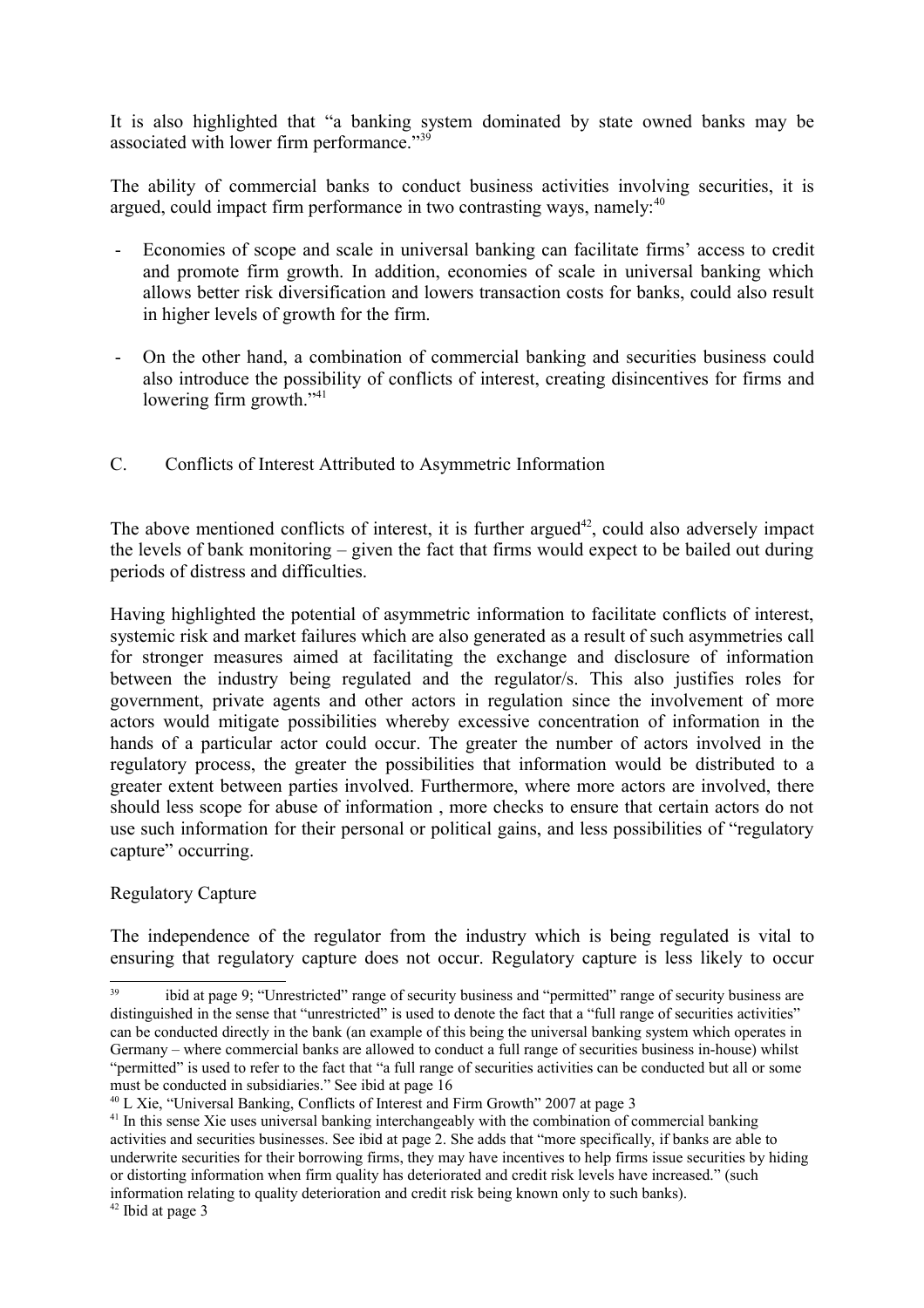where more actors are involved in the regulatory process and is more likely to occur where there is regular contact between the regulator and the regulated.<sup>43</sup> As well as being consequential of a lack of transparency in the supervisory regime, regulatory capture is also more likely to occur where a system of self regulation exists. In elaborating on the role of government in preventing banks from taking excessive risks, the crucial issue to be addressed relates to the facilitation of information disclosure.

"The economic theory of regulation as proposed by Stigler admits the possibility of "capture" by interest groups other than the regulated firms. Furthermore, exceptions to the general rule that regulatory agencies are captured by the regulated firms are explained by references to the personality of the legislators, public opinion, ignorance, folk wisdom etc."<sup>44</sup> Posner also provides criticisms of both the traditional public interest theory of regulation and "the newer economic theory" which regards regulation as "a service supplied to effective political interest groups."<sup>45</sup>

As mentioned above, the greater the number of actors involved in the regulatory process, the lesser the probabilities of regulatory capture occurring. Furthermore, possible conflicts of interest which could occur between banks and their shareholders, between the Government and the firms which are being regulated by regulator would be mitigated where other actors which are independent from the firms, banks or the Government, are involved.<sup>46</sup> Do mechanisms of accountability (such as groups which serve the interests of practitioners, consumers etc) prevent regulatory capture? The answer to this would appear to be in the affirmative but could also appear in the negative – dependent on how much influence such an accountability mechanism has on the regulator. Even though the Consumer Panel provides advice to the Financial Services Authority (FSA), some form of check is in place to ensure that it does not unduly influence the regulator by restricting its main purpose to the provision of advice. It does not carry out responsibilities on behalf of the FSA.

<sup>43</sup> Characteristics of situations where regulatory capture is likely to occur include: i)" Where only one industry is being regulated; ii) where the regulator is part of a larger organisation; iii) where there is conflict between the regulator and the regulated ; iv) where regular contact occurs between the regulator and the regulated and/or ; v) where a regular exchange of personnel occurs between the regulator and the regulated." See P Grabosky and J Braithwaite (1986) *Of Manners Gentle: Enforcement Strategies of Australian Business Regulatory Agencies* Oxford University Press

See R Posner "Theories of Economic Regulation" (1974) 5 Bell Journal of Economics and Management Science at pages 343 and 344.

Ibid at page 356

<sup>&</sup>lt;sup>46</sup> "The Financial Services Markets Act 2000 established the Practitioner Panel as a statutory body alongside the Consumer Panel and the Financial Services Consumer Panel advises the FSA on all aspects of its work – at the same time monitoring its effectiveness from a consumer's perspective". See "The Financial Services Practitioner Panel : Statutory Role" http://www.fs-pp.org.uk/stat\_role.htm and "The Financial Services" Consumer Panel: An Independent Voice for Consumers of Financial Services" (Annual Report 2004/2005) at page 1

<sup>&</sup>quot;With regards to public accountability, the Financial Services Authority (FSA) is obliged to maintain arrangements for consultation with consumers and practitioners. There were concerns that the independence of the Practitioner and Consumer panels would be compromised since they were established by the FSA – however statutory roles were given to both panels. Section 11 of the Financial Services and Markets Act 2000 brought an important part of formal accountability of the FSA to the Panel into effect. The FSA is required to consult both panels about how far its general policies and practices conform to its statutory duties – such a statutory obligation also embracing its regulatory objectives and principles." For further information on this see C Hadjiemmanuil, *Banking Regulation and the Bank of England* 1995 at page 404 (Lloyds of London Press) and M Ojo, "The Financial Services Authority: A Model of Improved Accountability" Global Journal of Business Research (2007) Volume 1No 1 at pages 83 - 96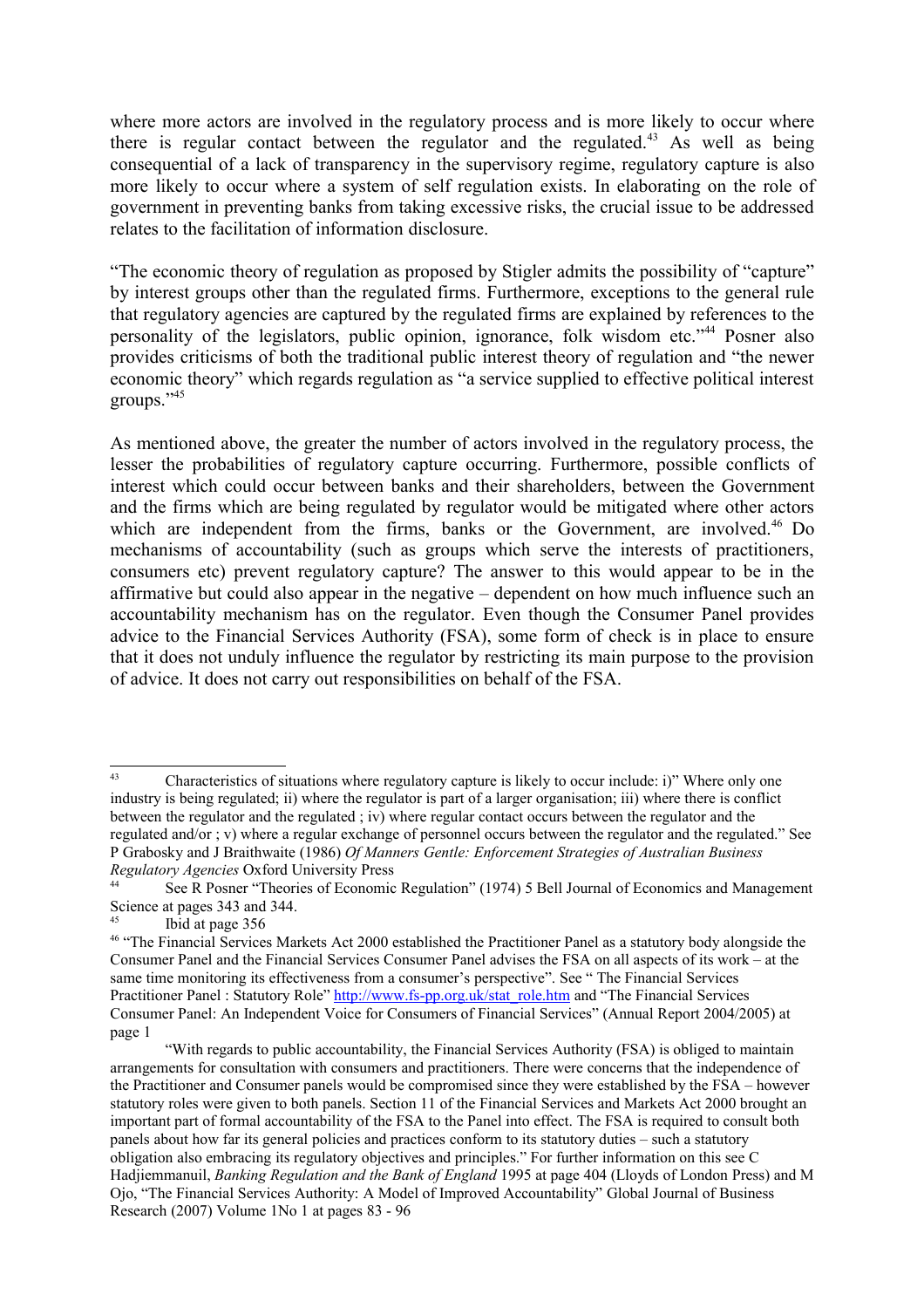#### D. Government Ownership of Banks

Two proposed views of governments' involvement in financial markets are as follows:<sup>47</sup> the first, referred to as the "development" view, is linked to Alexander Gerschenkron who is considered to have placed focal attention on the importance of financial development – as a means of facilitating economic growth. He argues that privately owned commercial banks were the crucial vehicle of directing savings to the industry in several industries – most notably, in Germany. In contrast, the second and more "current" political view of government ownership advanced by La Porta et al is one whereby "government control of finance, through its banks or otherwise, politicises resource allocation for the sake of getting votes or bribes for office holders."<sup>48</sup> This second and more pessimistic view is also considered to lower economic efficiency.<sup>49</sup>

Ways through which the government is considered to be involved in the financing of firms  $include:50$ 

- Through the direct provision of subsidies
- By encouraging private banks through regulation and suasion to lend to politically desirable projects

Government ownership of banks, in contrast to its regulation of the industry or "outright ownership of all projects", it is argued, not only provides government with "extensive control over the choice of projects being financed whilst leaving the implementation of these projects to the private sector," but also enables it to address and rectify institutional failures which pose a threat to private capital markets – hence serving as a tool which such a government could implement in facilitating financial and economic growth.<sup>51</sup> In Germany and France where the financial sector was dominated by state ownership<sup>52</sup>, as globalisation gained momentum , the issue of asymmetric distribution of information between the industry being regulated and the primary regulator was considered not to be as important<sup>53</sup> as was the case with the UK, Japan and North America.

<sup>47</sup> See R La Porta, F Lopez – de Silanes and A Shleifer "Government Ownership of Banks" 2000 Working Paper 7620 http://www.nber.org/papers/w7620 at page 3

 $\frac{48}{49}$  ibid at page 4

 $^{49}$  ibid<br> $^{50}$   $^{11.1}$ 

 $\frac{50}{51}$  ibid at page 5

 $\frac{51}{52}$  ibid

<sup>52</sup> Based on data relating to share of the assets of the top 10 banks owned or controlled by the government (government ownership of banks of these countries in 1995), such data revealed that government ownership of banks in France amounted to 17.26% whilst that for Germany amounted to 36.36%. Based on data relating to the share of assets of the top 10 banks owned or controlled by the government in 1985 – using as proxy for the percentage of banking assets owned by the government before the privatisation in the 1960s and 1970s, such data revealed that government ownership of banks before privatisation in France amounted to 75% whilst that for Germany amounted to 36.36%. See R La Porta, F Lopez – de Silanes and A Shleifer "Government Ownership of Banks" 2000 Working Paper 7620  $\frac{\text{http://www.nber.org/papers/w7620}}{\text{http://www.nber.org/papers/w7620}}$  at pages 36 and 37

The issue of asymmetry was not as important since banks were the dominant institutions in their countries – due to their universal bank structure; see JR Shelton, The OECD Report on Regulatory Reform 1997 Volume 1: Sectoral Studies at page 73-74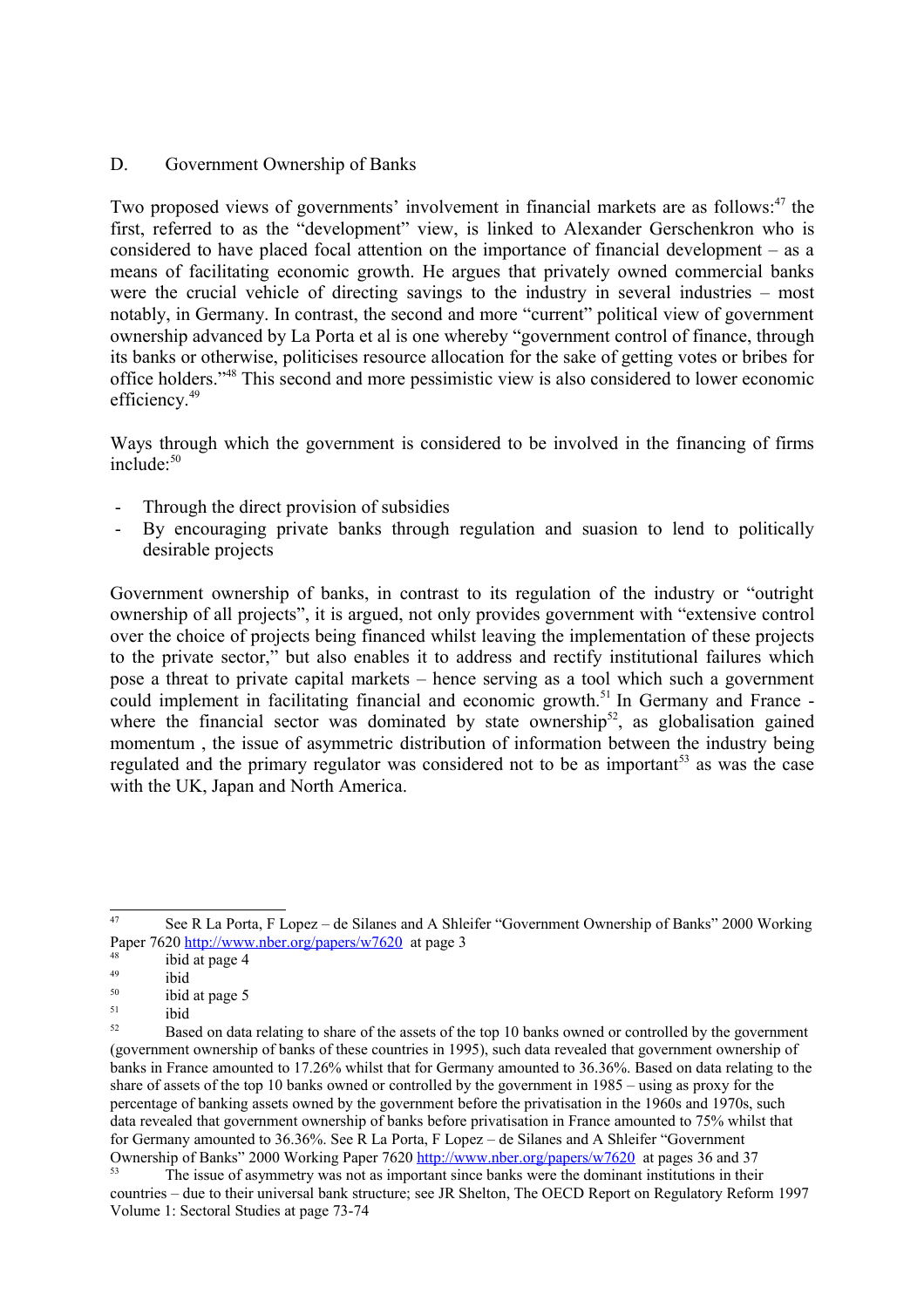b) Role of State Regulation in Helping to Prevent Banks from Taking Excessive Risks – Addressing Asymmetric Information

The moral hazard rationale for regulation is attributed to safety net arrangements such as deposit insurance and lender of last resort arrangements.<sup>54</sup> Lender of last resort arrangements could have adverse incentive effects and induce banks into excessive risk taking whilst deposit insurance protection could lead to consumers being less careful about their selection of banks.<sup>55</sup> Furthermore, because of insurance, some depositors do not demand an appropriate risk premium in their interest rates and finally, the existence of deposit insurance may compel banks to hold lower levels of capital.<sup>56</sup>

Apart from good regulatory procedures and the design of regulation to the effect that it discourages inadequate pricing of insurance premiums (which would stimulate incentives of bank managers to take excessively undue risks), other ways through which moral hazard could be controlled include good corporate governance practices and effective disclosure requirements under which banks are mandated to disclose information to users of that information.

An important means whereby corporate responsibility, through banks, could be enhanced, relates to measures which could be imposed to reduce excessive levels of risk taking by banks – as well as stimulating depositors' incentives to monitor banks. Bonus related schemes which are linked to performance levels of bank's senior management, and which will be reduced or refused, based on the level of negligence, recklessness or irresponsibility of such officials, could be imposed. In relation to levels of deposit insurance which is offered to their customers, levels granted (as well as being dependent on the deposited amount), should correspond with the number of years that a depositor has held an account with a bank. A customer who has deposited considerable huge amounts with a bank, and who has been a long standing customer of a bank is generally more likely to monitor such bank's activities than a customer who has very little reason to. There should be no guarantee that all depositors (long standing and newly acquired) will receive the same and guaranteed level of protection). Loyalty to a bank – as evidenced by, and dependent on amounts deposited, as well as the length of time spent as a depositor with such a bank, should be compensated monetarily since such depositors are considered to be taking some level of risk and should assume some form of responsibility in monitoring the actions of those into whose hands they've committed their deposits.

"Without regulation which gives consumers some independent assurance about the terms on which their contracts are offered, quality of advice received, saving and investment is discouraged resulting to damaging consequences. In addition, healthy competition will be fostered through consumer education and disclosures of information on charges and other important characteristics of financial products."<sup>57</sup>

Greater disclosure of information would not only facilitate monitoring and compliance, but would also help mitigate informational asymmetries which exist between a bank's management and its investors. In highlighting the role of the "helping hand view" of

<sup>54</sup> See D Llewellyn, "The Economic Rationale for Financial Regulation" (FSA London Occasional Paper 1 April 1999) at page 29

 $\frac{55}{56}$  ibid

 $\frac{56}{57}$  ibid

See speech by Howard Davies, former chairman of the Financial Services Authority "Building the FSA – Progress to Date and Priorities Ahead."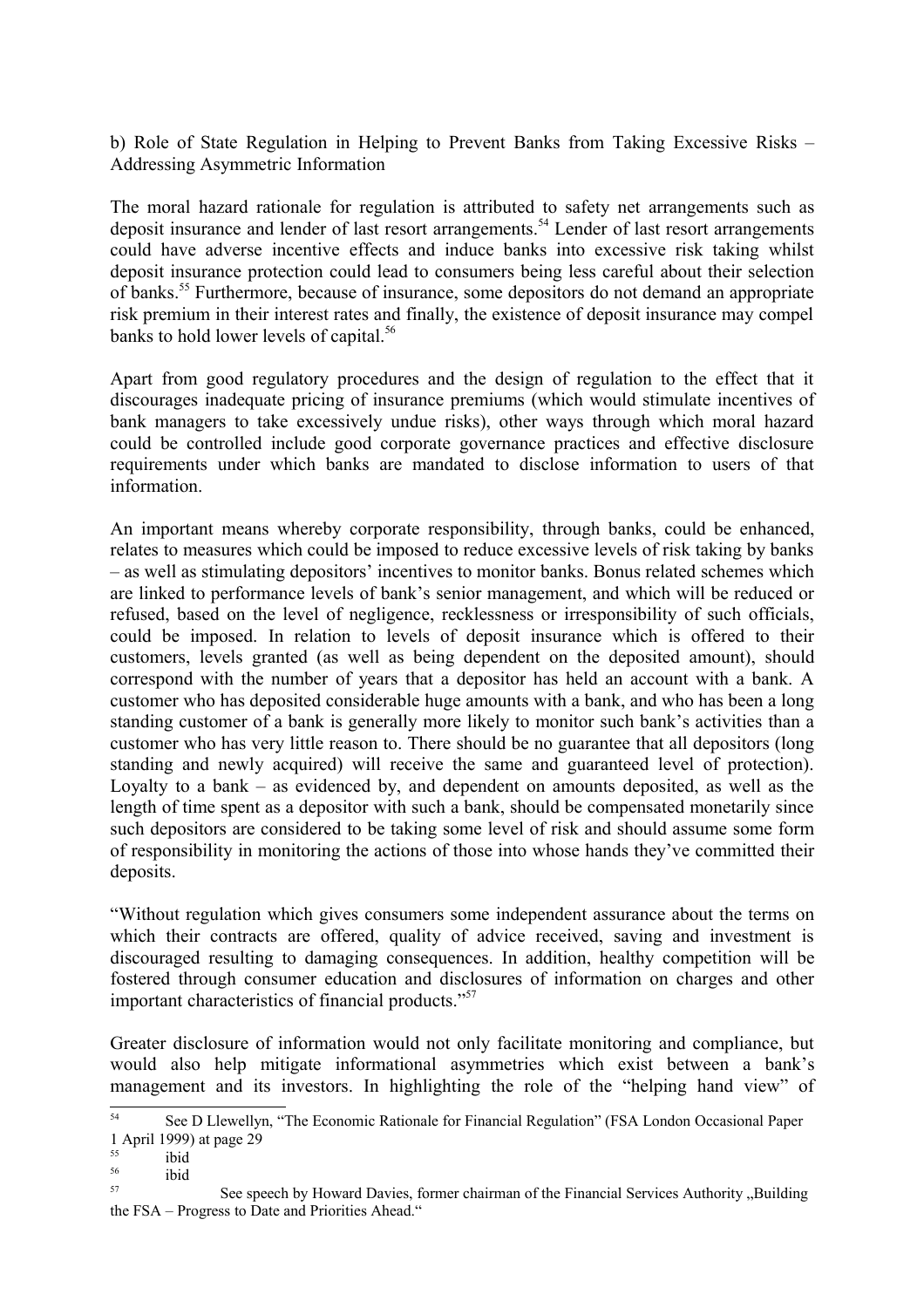government, Barth et al argue that government supervision has the potential to perform a "socially efficient role" since informational asymmetries is considered by some to be a reason why banks are susceptible to "contagious and socially costly bank runs."<sup>58</sup>

# E. Bank Independence from External Control versus Government Ownership of Banks

Several arguments have been put forward for and against the independence of banks from external control. Whilst critics of the universal banking system regard a concentration of power in banks as detrimental (given the potential conflicts of interest which may occur where bank "is simultaneously an important large equity holder in the firm, in control of a large number of proxy votes, controls access to external capital markets, and has outstanding loans to the firm") – such concentration of power facilitating the ability of the bank to run firms for their personal gains and interests,  $\hat{S}^9$  arguments in support of German banks "as a model of active shareholders which should be emulated in stock market based economies" do not only suggest that the universal banking system provides a system whereby banks are "active, large investors which improve the performance of firms to the extent that they hold equity and have proxy voting power", but that banks in such systems are considered to be "long –term investors who oversee firm investments and organize internal capital markets."

Different views are also held in relation to government ownership of banks. With particular reference to the impact of government ownership of banks on financial development (as well as the stability of the financial system), "whilst the helping hand view argues that i) government ownership of banks fosters the mobilization of savings and the allocation of those savings towards strategic projects with long term benefits on the economy; ii) that governments have adequate information and sufficient incentives to ensure socially desirable investments; and ii) that consequently government ownership of banks helps economies to overcome private capital market failure",

the grabbing hand view argues that i) "governments do not have sufficient incentives to ensure socially desirable investments; ii) whilst government ownership of banks may facilitate the financing of politically attractive projects, that such projects may not necessarily be economically efficient."<sup>60</sup>

Drawing back on Dowd's criticism that market failures related to information asymmetry are not really genuine given the fact that they are founded on governments' failures (moral hazard created by regulatory authorities themselves)<sup>61</sup>, and the need for government to price deposit insurance premiums adequately, such inadequacies in government regulation and the inadequacies also attributed to private regulation add weight to Ayres and Braithwaite's idea of "the need to transcend the intellectual stalemate between those who favour state regulation of business and those who advocate deregulation."<sup>62</sup>

<sup>&</sup>lt;sup>58</sup> R Barth, G Caprio Jr, and R Levine, "Bank Regulation and Supervision: What Works Best?" at page 11<br>  $\frac{59}{2}$  G Corton and E Sebmid Haivareal Benking and the Berformance of German Eirms." NBEB Working <sup>59</sup> G Gorton and F Schmid, "Universal Banking and the Performance of German Firms" NBER Working

Paper 5453 1996 at page 2

<sup>60</sup> R Barth, G Caprio Jr, and R Levine, "Bank Regulation and Supervision: What Works Best?" at page 14 <sup>61</sup> K Dowd, "Does Asymmetric Information Justify Bank Capital Adequacy Regulation?" Cato Journal

Volume 19 No 1 1999 at page 40; see also D Miles, ''Optimal Regulation of Deposit Taking Financial Intermediaries'' (1995) European Economic Review 39: 1365–84.

<sup>&</sup>lt;sup>62</sup> I Ayres and J Braithwaite, *Responsive Regulation: Transcending the Deregulation Debate* Oxford University Press at page 3; "The basic idea of responsive regulation being that governments should be responsive to the conduct of those they seek to regulate in deciding whether a more or less interventionist response is needed." See J Braithwaite, *Restorative Justice and Responsive Regulation* (2002) at page 29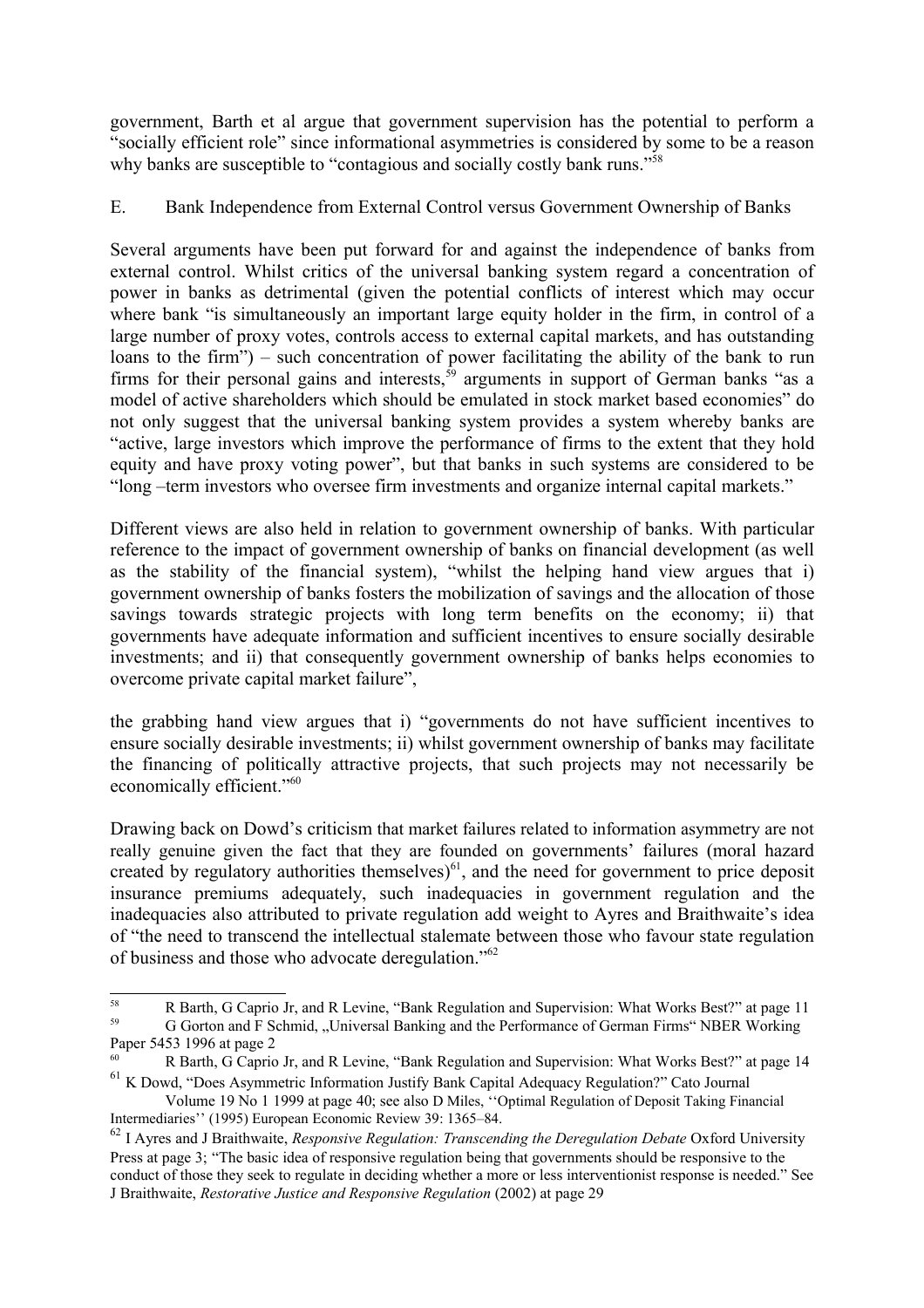# F. Co-operative and Competitive Enforced Self Regulation

A combination of the Enforced Self Regulation model and a model which incorporates regulatory competition into Basel II (meta regulation), that is, a combination of the Enforced Self Regulation model and the regulation of self regulation (which incorporates attributes of regulatory competition), - such a model being referred to as Cooperative and Competitive<sup>63</sup> Enforced Self Regulation, will be considered under this section.

In comparing and contrasting advantages and disadvantages associated with regulatory competition to those associated with Enforced Self Regulation and how these could complement each other to address disadvantages attributed to self regulation, it will also be illustrated under this section, that a model based on Co-operative and Competitive Enforced Self Regulation not only offers greater flexibility, but also more accountability mechanisms which would facilitate compliance.

- I. Advantages of Regulatory Competition
- a) Accountability

Whilst the firm is subject to mandatory regulations under the Enforced Self Regulation model, it is also subjected to a second level of regulation under Basel II – which serves as an additional check on the self regulatory processes undertaken by the firm.

Such a model is represented diagrammatically below:

#### **Basel Committee----- →** Meta Regulation -- → State --- → Enforced Self Regulation -- → **Firm**

Other actors involved in the model could include trade associations and bodies which represent industry and consumer interests, and non governmental organisations. As illustrated with the Practitioner and Consumer Panels under section C of this paper, the involvement of these actors would not only serve as accountability mechanisms, but also have the potential to mitigate situations where asymmetric distribution of information could occur. It could also reduce the likelihood of a "capture" occurring – given that the regulator is not overly influenced by these accountability mechanisms and "checks".

Enforced Self Regulation ( in the form of binding regulations) is required – not only because the Basel Committee is in need of stronger enforcement mechanisms, but because the "race to bottom effects" attributed to unfettered regulatory competition needs to be addressed.

<sup>&</sup>lt;sup>63</sup> A combination of co operation and competition rather than mere competition is preferred for reasons which will be discussed in greater detail under the last but one section of this paper (that is, under section titled "Does Regulatory Competition Always Generate "Race to the Bottom" Effects ?"). Such a combination provides greater maximisation potential for regulatory competition as it mitigates possibilities of "race to the bottom" effects.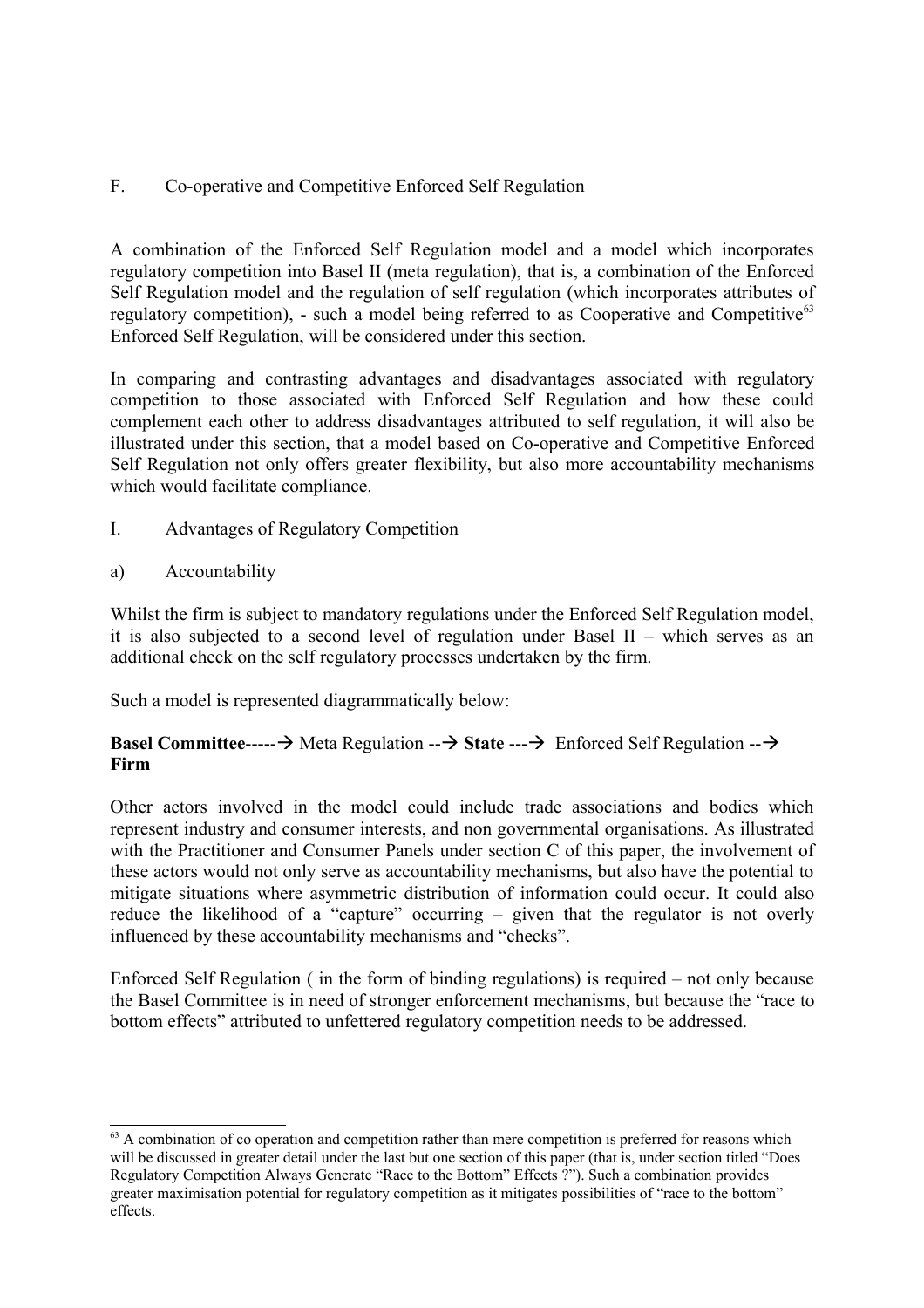b. Binding Regulations Contrasted with Regulations Under Regulatory Competition

Greater Flexibility Attributed to Regulatory Competition

Whilst some apparent advantages are associated with binding and mandatory regulations, the disadvantage inherent in mandatory regulation – when compared with the form of regulation synonymous with regulatory competition, is namely, the fact that mandatory regulation does not provide the choice of legal regimes which is offered to market participants under the theory of regulatory competition. It is contended that mandatory regulation, by compelling market participants to comply with a legal regime, generates "sub-optimal" benefits whilst the availability of choice accorded to the theory of regulatory competition, provides the potential to facilitate optimal regulation.<sup>64</sup>

Regulatory competition also offers flexibility in facilitating the modification of regulations which not only helps in "optimally matching the interests of those that bear the cost and incur the benefit of regulation," but also helps regulators in facilitating more superior regulation.<sup>65</sup>

# II. Other Advantages Attributed to Regulatory Competition

As well as providing an apparent benefit over a single regulator – given the fact that it aligns (with greater accuracy), the incentives of regulators and issuers with perspectives of investors (thereby facilitating greater likelihood of generating rules which are preferred by investors),<sup>66</sup>other benefits attributed to the theory of regulatory competition include:

i)Regulatory competition permits the creation of a single market without requiring member states to give up their regulatory power.<sup>67</sup>

ii)Regulatory competition is also considered to facilitate experimentation which fosters the innovation of policies – owing to the fact that cross border activities and the setting up of firms across national boundaries triggers regulators' incentives to modify their regimes.<sup>68</sup>

 $64$  EJ Pan, ...Harmonization of U.S – E.U Securities Regulation: The Case for a Single European Securities Regulator". Law and Policy in International Business at page 3 FindArticles.com

http://findarticles.com/p/articles/mi\_qa3791/is\_200301/ai\_n9192864/

 $^{65}$  EJ Pan, "Harmonization of U.S – E.U Securities Regulation: The Case for a Single European Securities Regulator". Law and Policy in International Business at page 3

<sup>66</sup> See R Romano, "Is Regulatory Competition a Problem or Irrelevant for Corporate Governance ?" March 2005 ECGI Law Working Paper Series Working Paper No 26/2005 at page 9. Such a benefit, it is contended, draws from the fact that "issuers will be attracted to a regime preferred by investors in order to lower their cost of capital."

 $67$  EJ Pan, "Harmonization of U.S – E.U Securities Regulation: The Case for a Single European Securities Regulator". Law and Policy in International Business at page 3

<sup>&</sup>lt;sup>68</sup> R Romano, "Is Regulatory Competition a Problem or Irrelevant for Corporate Governance ?" March 2005 ECGI Law Working Paper Series Working Paper No 26/2005 at page 10. Such incentives, which are considered to be triggered as a result of the regulator's desire "to attract and retain firms within their jurisdictions, may be financial." ;ibid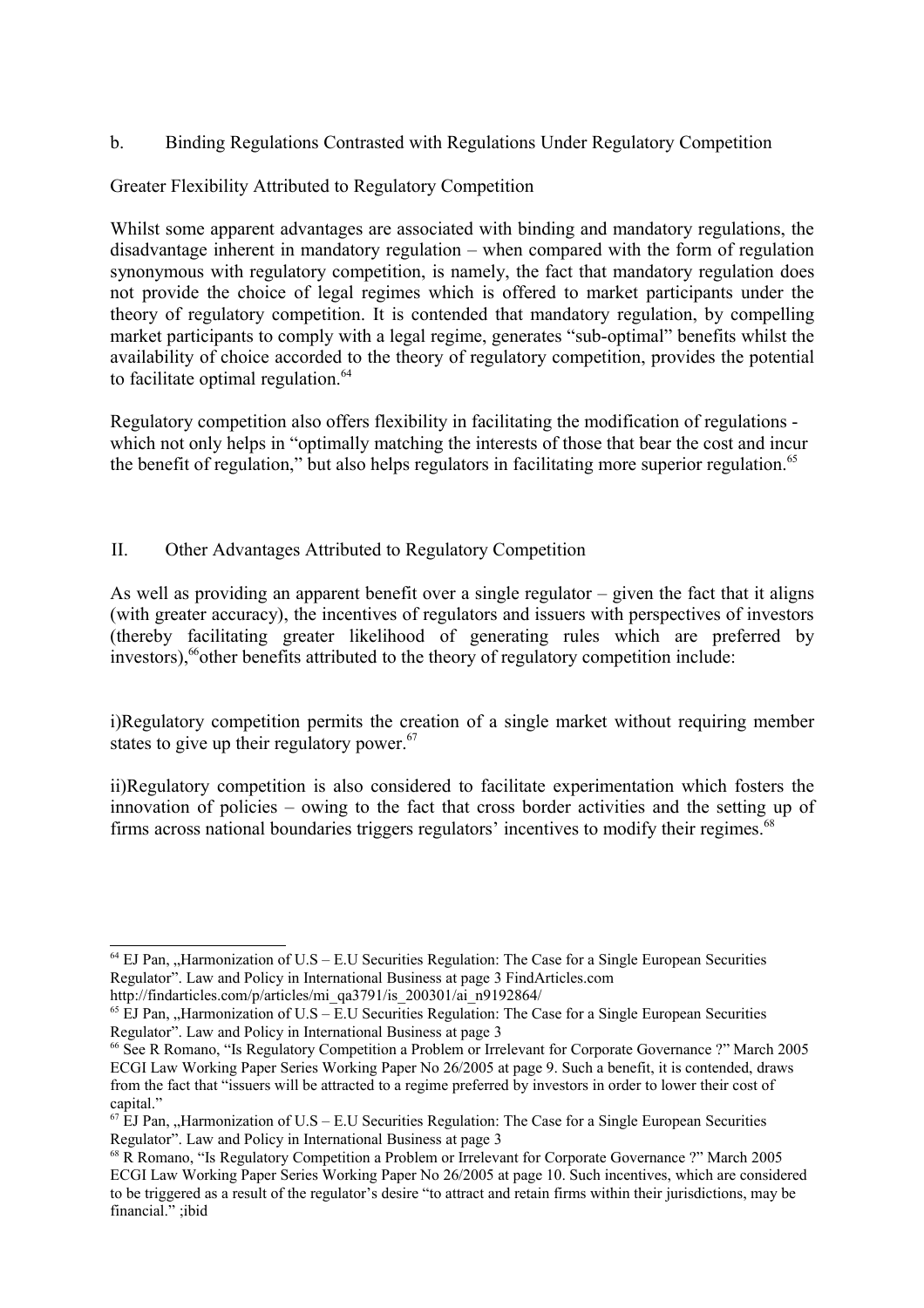# III. Principal Disadvantage Attributed to Regulatory Competition

The most compelling disadvantage associated with regulatory competition is attributed to its contribution to "downward pressures on regulation".<sup>69</sup> The "race to the bottom" effect generated by regulatory competition , whereby the "level of protection for shareholders, employees, customers and the general public is progressively lowered", is associated with the "Delaware effect"- a "deregulatory dynamic."<sup>70</sup> Such unfettered regulatory competition, whereby regulators , in competing for their interests, minimise rules to such an extent that the resulting outcome and benefits generated by such rules are minimal than required, constitutes a reason for the preference for "regulatory co-optition".<sup>71</sup> "Optimal governance", it is contended, "requires a flexible mix of competition and co operation between governmental actors, as well as between governmental and non governmental actors."<sup>72</sup>

#### IV. Does Regulatory Competition Always Generate "Race to the Bottom" Effects ?

In contrast to the criticism attributed to regulatory competition's "race to the bottom" effects, reference has been made to the fact that "regulatory competition does not necessarily result in downward pressures on regulation but may sometimes also push the level of regulation upwards."<sup>73</sup>Furthermore, Genschel and Plümper argue that upward pressure on regulation may not only result from competitive dynamics, but could also be triggered as a result of international co operation. In their paper<sup>74</sup>, they investigate whether the effects of the deregulatory spiral which is attributed to regulatory competition could be successfully mitigated or eliminated as a result of the collective action of competing states (who are able to stop such competition as a result of a successful "co-operative turnaround").

Their investigation focuses on the harmonization of capital adequacy requirements, through Basel II, which in their view, illustrates the fact that "multilateral co-operation among nation states can stop a deregulatory spiral and turn it around to a race to the top."<sup>75</sup> They also

<sup>&</sup>lt;sup>69</sup> See P Genschel and T Plümper, "Regulatory Competition and International Co operation" December 1997 Journal of European Public Policy Volume 4 No 4 at page 626

<sup>&</sup>lt;sup>70</sup> see ibid .In illustrating this deregulatory process, an example is provided with corporate chartering in the U.S – where such chartering was granted by the individual states. Since all states were required to recognise each other's charters, competition occurred between states who were striving to acquire corporations through the provision of "corporation friendly chartering requirements." Such a process is known to contribute to a lowering of the level of protection for shareholders, employees, customers and the general public; ibid

 $71$  EJ Pan, "Harmonization of U.S – E.U Securities Regulation: The Case for a Single European Securities Regulator". Law and Policy in International Business at page 4

 $72$  See DC Esty and D Geradin,  $\mathcal{R}$  Regulatory Competition and Economic Integration: Comparative Perspectives" 2001 Oxford University Press at page 31

<sup>73</sup> See P Genschel and T Plümper, "Regulatory Competition and International Co operation" December 1997 Journal of European Public Policy Volume 4 No 4 at page 627. In this respect, reference is made by Genschel and Plümper to Vogel illustrations from his book: see D Vogel, *Trading Up: Consumer and Environmental Regulation in a Global Economy*, (1995) Cambridge MA: Harvard University Press <sup>74</sup> See ibid

<sup>&</sup>lt;sup>75</sup> ibid; Their first case study highlighted why co operation was self stimulating whilst the second highlighted why co operation was self limiting.; see ibid at page 639. In drawing similarities between both cases, namely the fact that both dealt with a collective action problem, an extension of the range of co-operators was proposed as a means of resolving the problem of collective action: "as more and more actors join the co-operation, there are fewer and fewer actors left who could potentially free ride." See ibid at page 634. Also see L Martin "The Rational State Choice of Multi lateralism" in John Gerard Ruggie (ed) *Multi lateralism Matters: The Theory and Praxis of an Institutional Form* (1993) New York: Columbia University Press at pages 98-100. As a means of resolving problems associated with interest heterogeneity, a contrasting proposal is put forward by Genschel and Plümper who state that it is useful to limit the range of co-operators. Furthermore, the search for a balance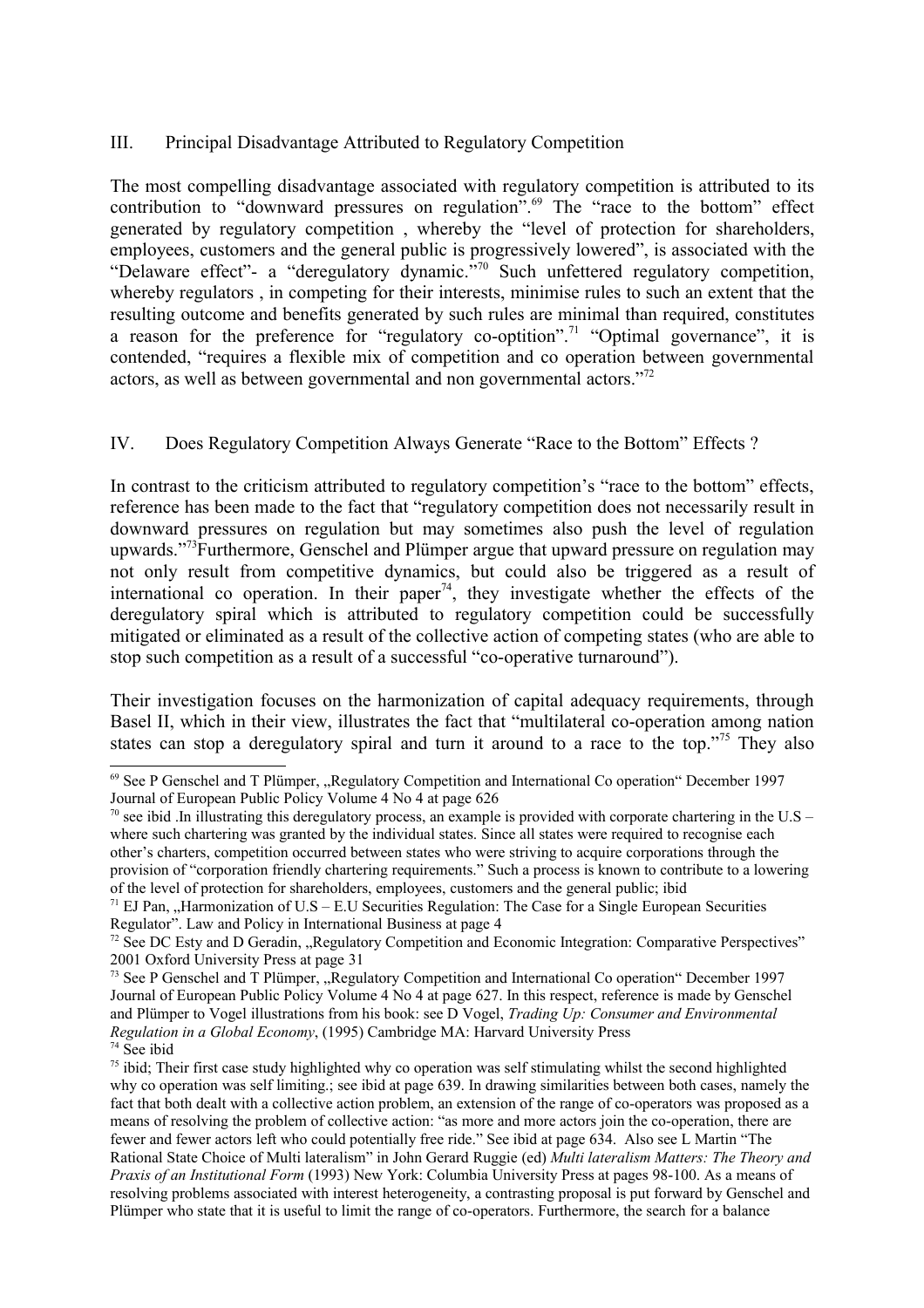highlight the fact that strict rules should not necessarily infer consequences of competitive disadvantage and that "competitive dynamics", as well as international co-operation, could also trigger a process whereby foreign governments react by raising their own level of regulation – hence starting a regulatory race to the top.<sup>76</sup>

Whilst Basel II's ability to facilitate a situation whereby governments are induced to raise their level of regulation is doubtful, given its relatively weak enforcement mechanisms, its capacity to facilitate multi lateral co operation – hence deterring a deregulatory spiral, is acknowledged.

#### G. Conclusion

As mentioned in a previous paper<sup>77</sup>, justification for greater enforcement with Basel II (than is presently the case), arises from the fact that whilst state imposed rules (as exemplified under the Enforced Self Regulation model) are obligatory, Basel II rules are persuasive by nature. If the Co-operative and Competitive Enforced Self Regulation model is to realise maximum benefits, the Basel Committee will require greater powers of enforcement. Although Basel II and regulatory competition both facilitate market based regulation and harmonisation, once a state has opted to be bound by rules under Basel, such rules should be enforced in their entirety.

Whilst direct government monitoring may sometimes be required where certain firms are unable to afford their own internal monitoring devices, such direct government oversight may require caution since practices which involve direct government oversight are also considered (by some) to conform with the "grabbing hand" theory. Practices which facilitate accurate information disclosures are primarily recommended.

The Co-operative and Competitive Enforced Self Regulation model would facilitate greater accountability, corporate responsibility, flexibility, disclosure and innovation than self regulation or the model based on Enforced Self Regulation. Furthermore, it would foster harmonisation between countries, as well as mitigate the effects attributed to a "race to the bottom" – hence generating possibilities of a regulatory "race to the top".

The involvement of actors such as governments, private actors, trade associations, non governmental organisations and other interest groups in the regulatory process could have consequences which may be beneficial or detrimental – depending on the interests being pursued, the effectiveness of accountability mechanisms in the regulatory process and the number and mix of actors involved. As stated in the introductory paragraph of the paper, a combination and flexible mix of co-operation and competition between various actors

between inclusiveness and exclusiveness is suggested as a way of resolving both problems at once (the problems attributed to collective action and the interest homogeneity). See P Genschel and T Plümper, "Regulatory Competition and International Co operation" December 1997 Journal of European Public Policy at page 635. Also see P Genschel and T Plümper, "Wenn Reden Silber und Handeln Gold ist: Kooperation und

Kommunikation in der internationalen Bankenregulierung" Zeitschrift für Internationale Beziehungen 3:225-253 and R O Keohane, "Multi lateralism: An Agenda For Research" International Journal Volume 45 No 4 at pages 731 - 764

<sup>&</sup>lt;sup>76</sup> P Genschel and T Plümper, "Regulatory Competition and International Co operation" December 1997 Journal of European Public Policy Volume 4 No 4 at page 627; With their second case study, Genschel and Plümper illustrate the failure of the European Community (EC) "to counter tax competition by agreeing on a common withholding tax on interest payments" and in so doing, ideas as to when cooperative turnarounds are likely to fail.

 $77$  See M Ojo, "The Impact of Capital and Disclosure Requirements on Risks and Risk Taking Incentives" February 2010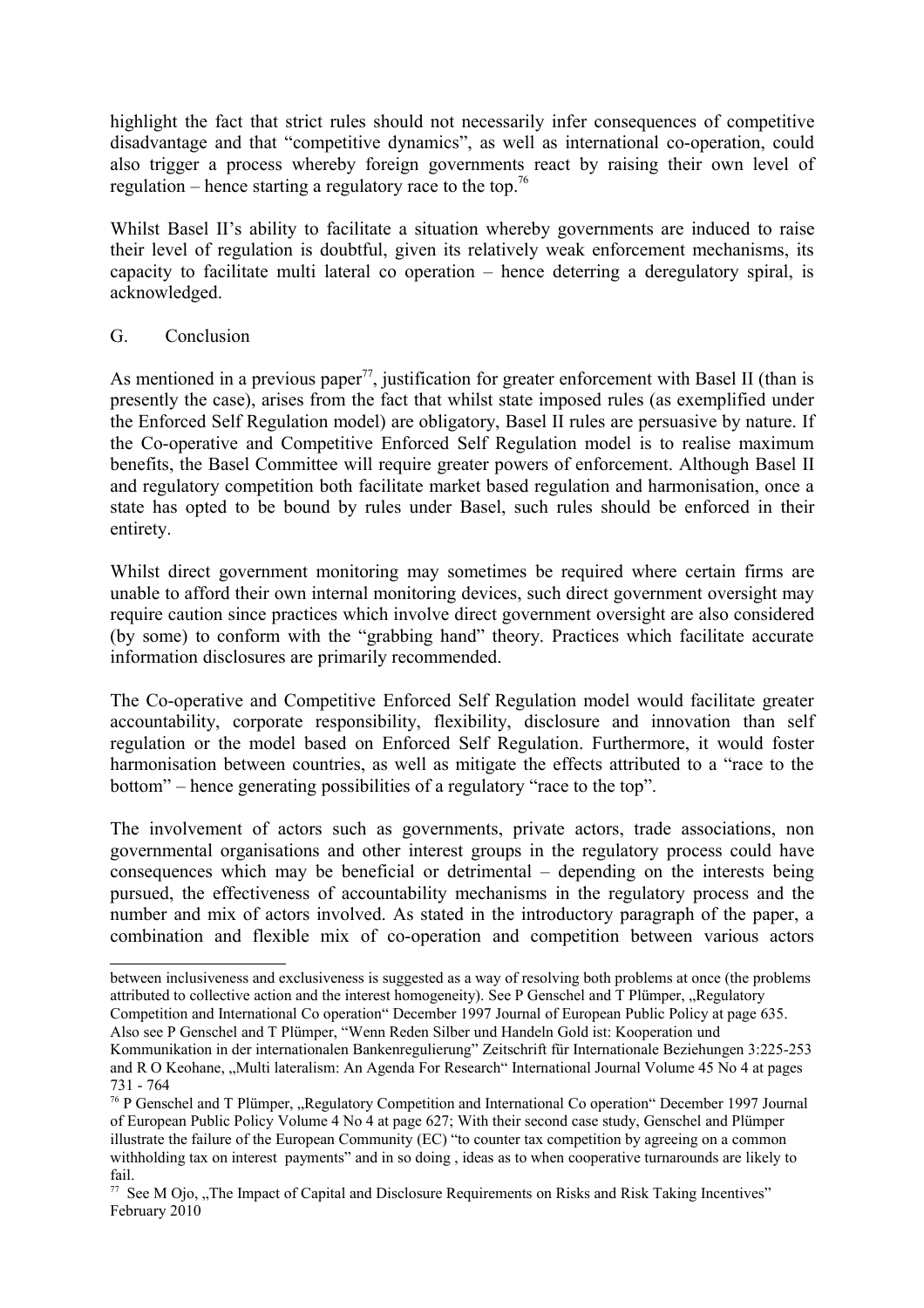provides essential ingredients to achieving an optimal system of governance. It would also be added that such an optimal mix also requires effective mechanisms of accountability and enforcement.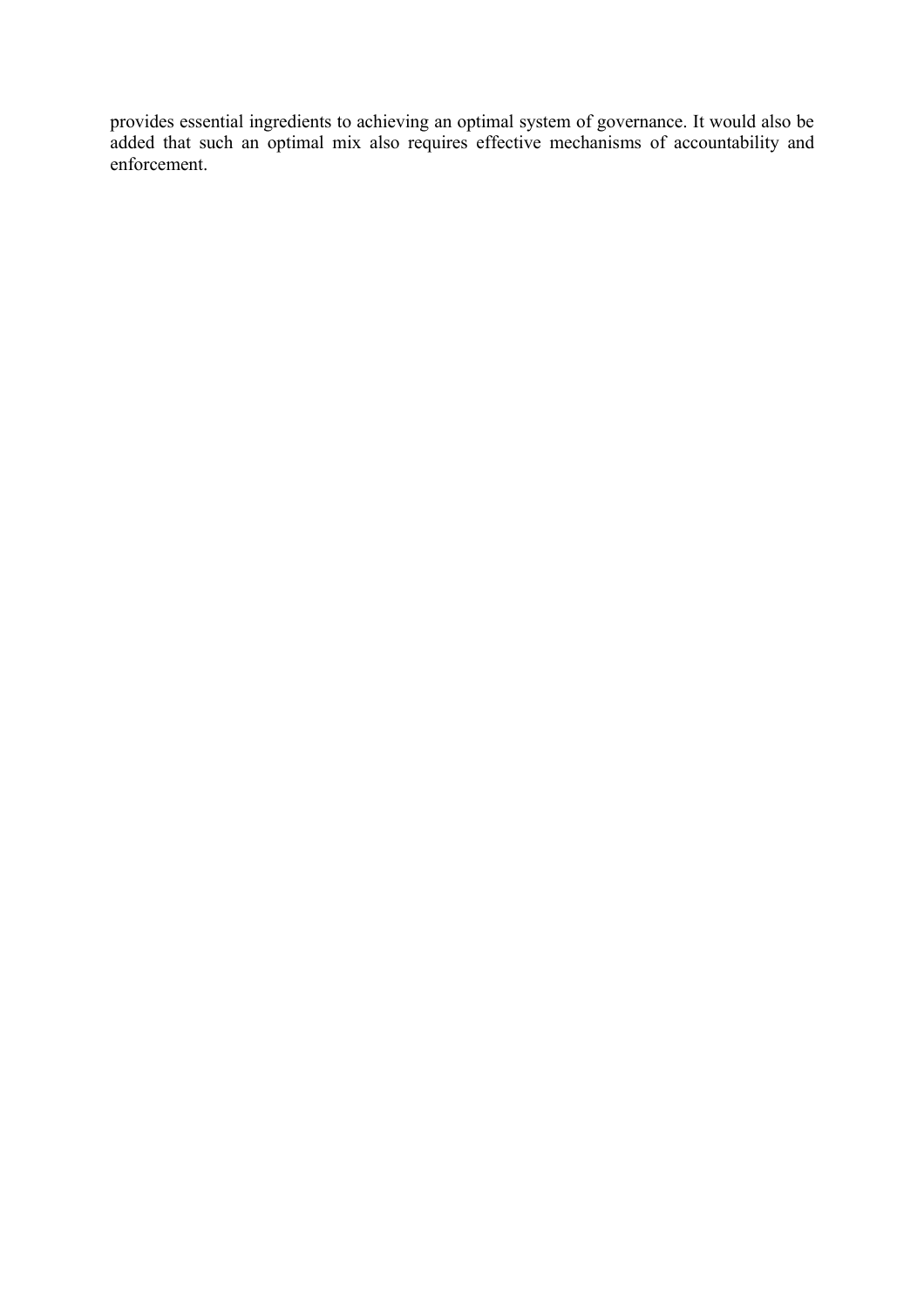#### REFERENCES

Ayres I and Braithwaite J, *Responsive Regulation: Transcending the Deregulation Debate*  Oxford University Press

Barth JR, Caprio G Jr, and Levine R, "Bank Regulation and Supervision: What Works Best?"

Braithwaite J, *Restorative Justice and Responsive Regulation* (2002) Oxford University Press

Coglianese C, Healey TJ, Keating EK and Michael ML, "The Role of Government in Corporate Governance" Regulatory Policy Program Center for Business and Government

Dowd K, "Does Asymmetric Information Justify Bank Capital Adequacy Regulation?" Cato Journal Volume 19 No 1 1999

Edwards J and Nibler M, "Corporate Governance in Germany: The Role of Banks and Ownership Concentration" 2000 Journal of Economic Policy Volume 31

Esty DC and Geradin D, "Regulatory Competition and Economic Integration: Comparative Perspectives" 2001 Oxford University Press

Financial Services Authority, " The Financial Services Practitioner Panel : Statutory Role" http://www.fs-pp.org.uk/stat\_role.htm

Financial Services Authority, "The Financial Services Consumer Panel: An Independent Voice for Consumers of Financial Services" (Annual Report 2004/2005)

Genschel P and Plümper T, "Regulatory Competition and International Co operation" December 1997 Journal of European Public Policy Volume 4 No 4

Genschel P and Plümper T, "Wenn Reden Silber und Handeln Gold ist: Kooperation und Kommunikation in der internationalen Bankenregulierung" Zeitschrift für Internationale Beziehungen 3:225-253

Gorton G and Schmid F, "Universal Banking and the Performance of German Firms" NBER Working Paper 5453 1996

Grabosky P and Braithwaite J *Of Manners Gentle: Enforcement Strategies of Australian Business Regulatory Agencies*, (1986) Oxford University Press, Melbourne

Gunningham N and Grabosky P Smart Regulation: Designing Environmental Policy (1998) Oxford: Clarendon Press.

Hadjiemmanuil C, *Banking Regulation and the Bank of England* 1995 (Lloyds of London Press)

Keohane RO, "Multi lateralism: An Agenda For Research" International Journal Volume 45 No 4 at pages 731 - 764